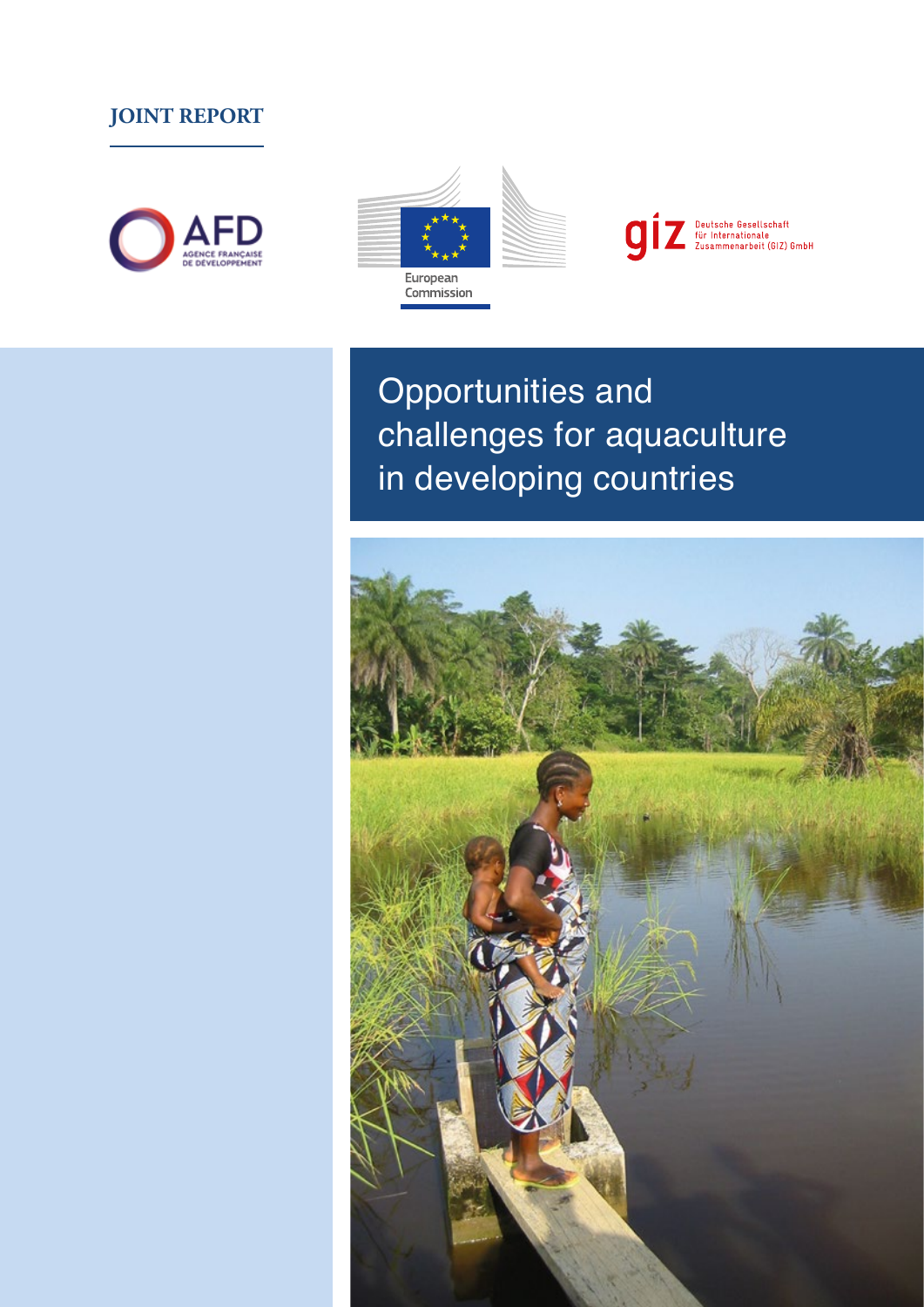#### **Preparation of this document**

This document has been prepared with the support of Tim Huntington as part of the service contract 'Integrated Support Services on Food and Nutrition Security and Sustainable Agriculture (ISS-FANSSA)' of the European Commission. A key process in this document's preparation was a two-day meeting of aquaculture experts in Brussels over 12–13 September 2016, where the concepts in this reference documents were framed and discussed. Special thanks go to Jean-Christophe Avarre (Institut de Recherche pour le Développement), Professor Dr Ulfert Focken (Johann Heinrich von Thünen-Institut), Marc Oswald (APDRA), Dr Johannes Pucher (Federal Institute for Risk Assessment) and Patrick Sorgeloos (University of Ghent).

The document was finalised in April 2017.

*Cover page: A fish farmer looking at the promising floating rice in her pond, Gbotoÿe, District of N'Zérékoré - Guinea (Credit: Marc Oswald).*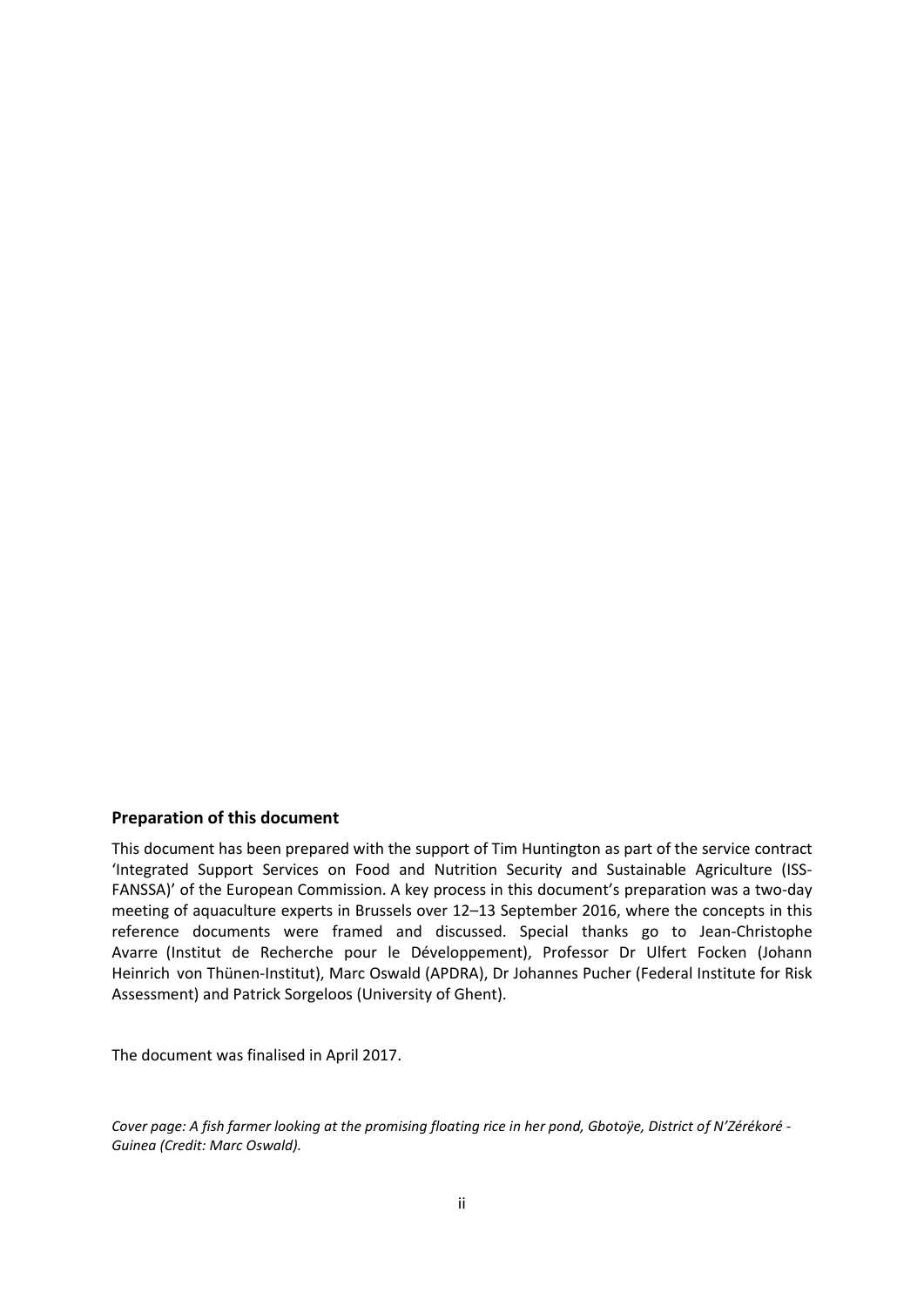### **Table of contents**

| 1              |                      |                                                                                     |  |
|----------------|----------------------|-------------------------------------------------------------------------------------|--|
| $\overline{2}$ |                      |                                                                                     |  |
|                | 2.1<br>2.2<br>2.3    | Comparative analysis of aquaculture development in Asia, Africa and Latin America 3 |  |
| 3              |                      |                                                                                     |  |
| 4              |                      |                                                                                     |  |
| 5              |                      |                                                                                     |  |
| 6              |                      |                                                                                     |  |
| 7              |                      |                                                                                     |  |
|                | 7.1<br>7.2           |                                                                                     |  |
|                | 7.3                  |                                                                                     |  |
|                |                      |                                                                                     |  |
|                | $\mathbf{1}$ .<br>2. |                                                                                     |  |
|                |                      |                                                                                     |  |
|                |                      |                                                                                     |  |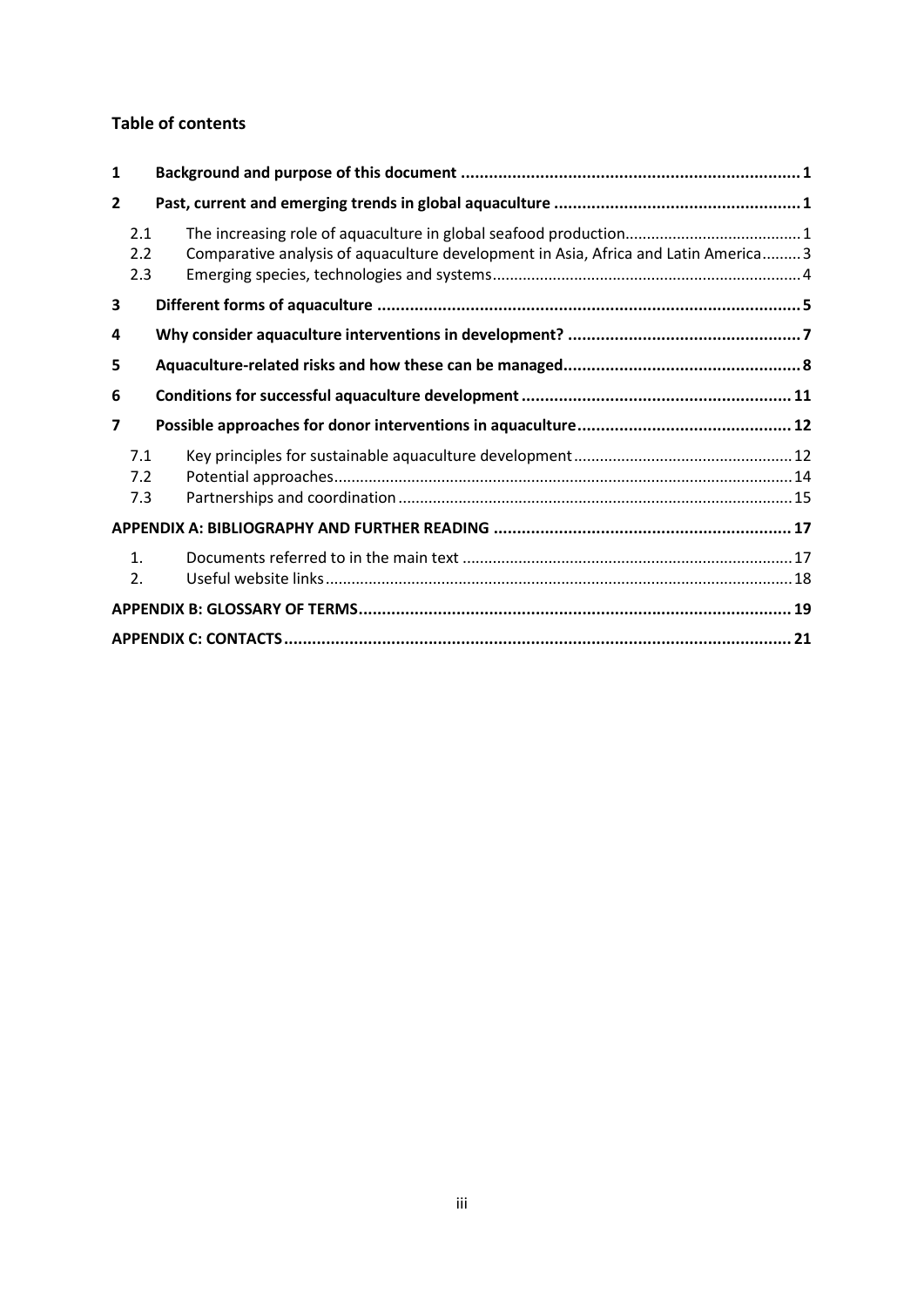## **Acronyms**

| AFD          | Agence Française de Développement                       |
|--------------|---------------------------------------------------------|
| COM          | <b>European Commission</b>                              |
| <b>DEVCO</b> | Development and Cooperation                             |
| DG MARE      | Directorate-General for Maritime Affairs and Fisheries  |
| <b>EATIP</b> | European Aquaculture Technology and Innovation Platform |
| FAO          | Food and Agriculture Organization                       |
| <b>FCR</b>   | <b>Food Conversion Ratio</b>                            |
| GIZ          | Gesellschaft für Internationale Zusammenarbeit          |
| <b>HACCP</b> | <b>Hazard Analysis and Critical Control Points</b>      |
| <b>IFFO</b>  | The Marine Ingredients Organisation                     |
| <b>NGO</b>   | Non-governmental Organisation                           |
| OECD         | Organisation for Economic Co-operation and Development  |
| <b>RTD</b>   | Directorate-General for Research and Innovation         |
| SME          | <b>Small and Medium-sized Enterprises</b>               |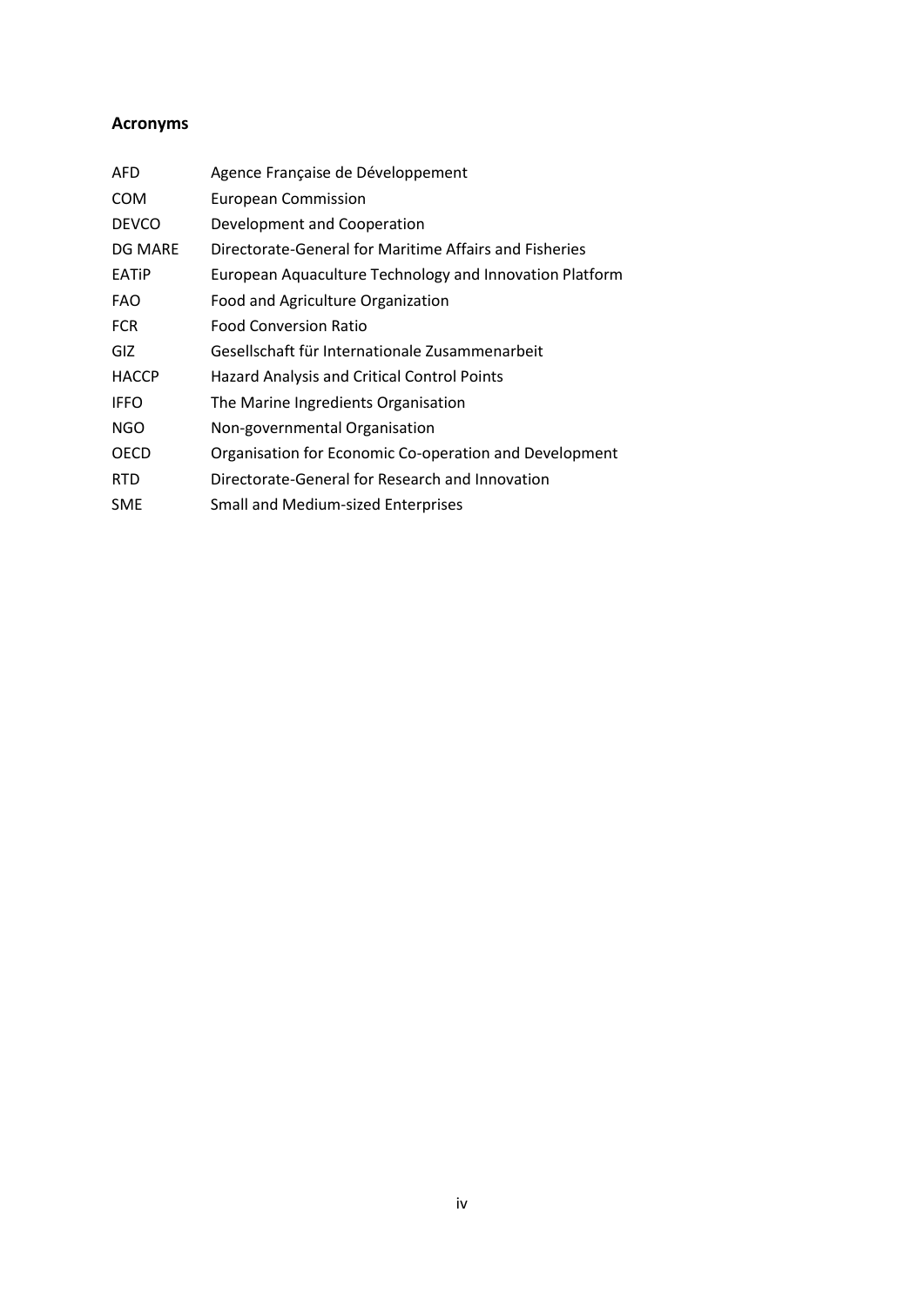## **1 BACKGROUND AND PURPOSE OF THIS DOCUMENT**

The interest in aquaculture projects is growing. Considering the specificities of aquaculture and the potential challenges linked to the development of this sector, the Commission's Directorate-General for International Cooperation and Development (DEVCO), Agence Française de Développement (AFD) and the German International Development Agency (GIZ) commissioned this common reference document for use by colleagues in European Union Delegations (EUDs) and in GIZ/AFD country offices. The purpose of the document is to highlight the opportunities and the challenges of sustainable aquaculture development in developing countries. This reference document should not be considered as a set of guidelines, but rather as a compendium of established concepts and past experiences useful for those interested in developing, funding or managing aquaculture projects. As will become apparent, there are no simple, universal solutions to developing sustainable aquaculture in all its different forms; this document is intended to outline the fundamentals required when considering possible interventions.

## **2 PAST, CURRENT AND EMERGING TRENDS IN GLOBAL AQUACULTURE**

Aquaculture is defined by the UN's Food and Agriculture Organization (FAO<sup>1</sup>) as the 'farming of *aquatic organisms including fish, molluscs, crustaceans and aquatic plants. Farming implies some sort of intervention in the rearing process to enhance production, such as regular stocking, feeding, protection from predators, etc. Farming also implies individual or corporate ownership of the stock being cultivated, the planning, development and operation of aquaculture systems, sites, facilities and practices, and the production and transport*'.

#### **2.1 THE INCREASING ROLE OF AQUACULTURE IN GLOBAL SEAFOOD PRODUCTION**

### **2.1.1 Global context**

Aquaculture has been around for millennia but only started to contribute significantly to the global food supply and rural livelihoods about 30 years ago. Whereas aquaculture provided just 7% of fish for human consumption in 1974, this share had increased to 26% in 1994 and 39% in 2004 (FAO, 2016). By 2014, global seafood<sup>2</sup> production had increased to 167 million tonnes, almost entirely due to the growth of aquaculture (increasing at 7.7% per annum over 1985–2013), which now at 74 million tonnes represents just under half of total seafood production (see Figure 1 below). While the production of some species such as salmon and shrimp has come from intensive farming, much of this expansion has been due to the wide-scale adoption of aquaculture by smallholders and small and medium-sized enterprises (SMEs). FAO estimates that there are now 18.7 million fish farmers, an increase of 6.1 million from 2000 (FAO, 2016). Aquaculture production is worth around EUR 150 billion, of which around EUR 94 billion is from finfish, EUR 22 billion is from shellfish and EUR 5 billion from seaweeds.

Wild-caught seafood production had also grown, but only by 0.6% per annum (FAO, 2016). According to an FAO analysis, given that many wild fisheries are fully fished (58%) or over-fished (31%), it is evident that aquaculture will play a central role in filling the gap between the increasing demand for seafood and what capture fisheries can provide.

<sup>&</sup>lt;sup>1</sup> See FAO Aquaculture Glossary at http://www.fao.org/faoterm/collection/aquaculture/en/

<sup>&</sup>lt;sup>2</sup> The term 'seafood' is commonly accepted to include fish and shellfish, produced in marine and inland waters.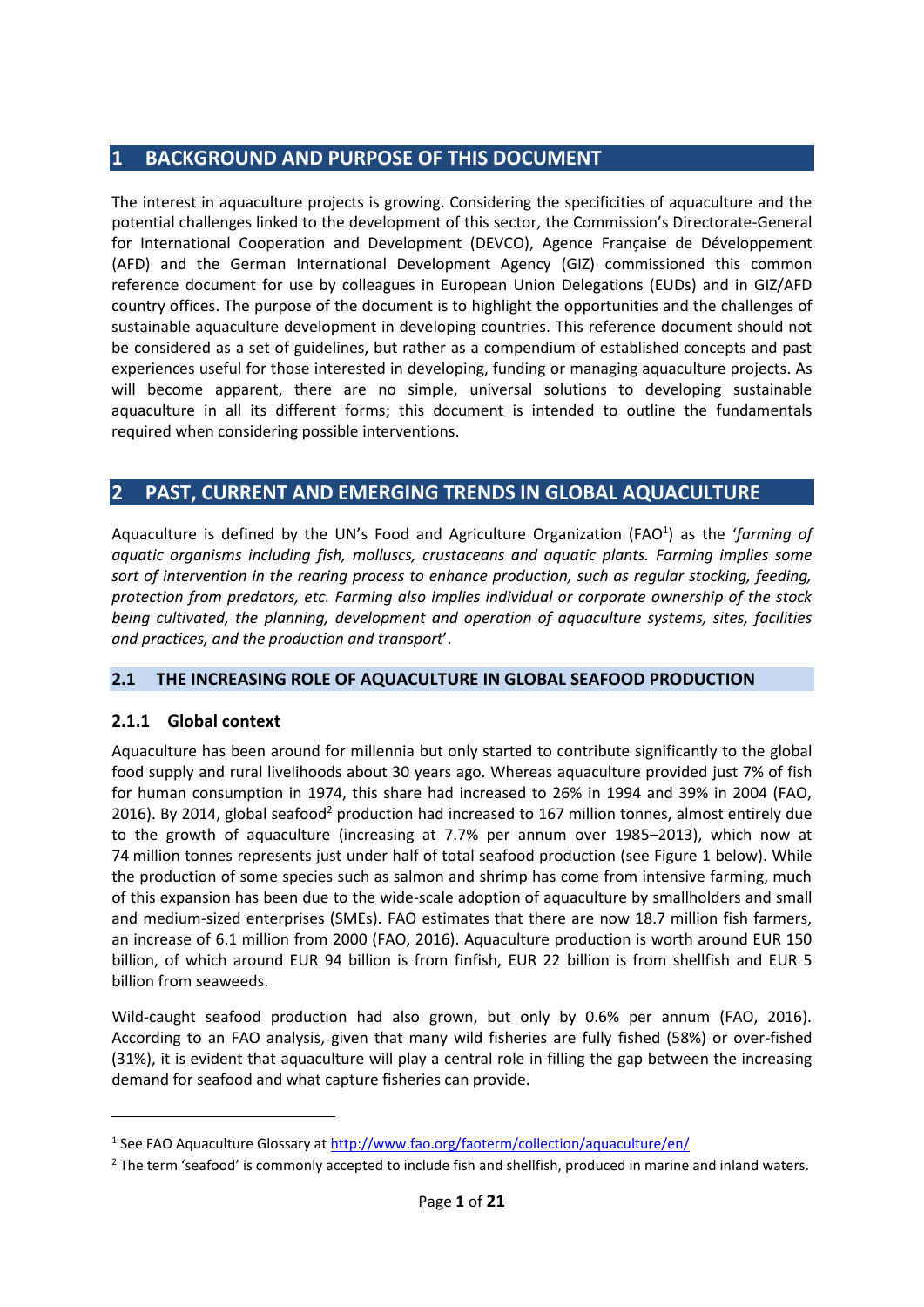Nevertheless, capture fisheries will remain an important livelihood option and producer of aquatic food in coastal regions and freshwater systems for many countries. Capture fisheries are a major source of fishmeal and fish oil, which are presently essential raw materials for the aquaculture feed industry (see Box 1). While much of this is produced from the industrial reduction of small pelagic fish, low-value bycatch in Asia (often referred to as 'trash fish') is also an excellent source of aquafeeds. Discarded fish and fish processing wastes are increasingly utilised. Substitutes for raw materials for aquafeeds are also being researched with the resulting reduction in the rates of fish meal and oil inclusion.



**Figure 1: World capture fisheries (in orange) and aquaculture production (in blue)**

Source: FAO (2016)

### **Box 1: Fishmeal and fish oil from wild fisheries**

A recent study (University of Stirling and IFFO, 2016) estimates that 14 million tonnes of whole fish from capture fisheries and 2.7 million tonnes of fish by-products (e.g. through the landing of previously discarded fish and processing waste) are used to produce 4.6 million tonnes of fishmeal and 0.9 million tonnes of fish oil at present. This is likely to grow by 25–30% over the next 10 years, mainly as a result of increased fish by-product availability.

## **2.1.2 Aquaculture in the European Union**

In Europe, aquaculture is mainly dominated by micro and small enterprises; it accounts for about 20% of fish production and directly employs some 80,000 people. While the volume of aquaculture production in the EU has remained relatively constant over the last decade, the value of production has grown by over 40%. Aquaculture is dependent on clean, healthy marine and fresh waters. EU environmental legislation – in particular the Water Framework Directive (WFD), the Marine Strategy Framework Directive (MSFD) and the Regulation concerning use of alien and locally absent species in aquaculture – ensures that these preconditions are met. EU legislation also establishes the high health, consumer protection and environmental sustainability standards with which EU aquaculture activities have to comply. These have cost implications for producers, but this can be turned into a competitive advantage if the consumers' attention is drawn to the quality and sustainability of production. It may also contribute to local acceptability of aquaculture. One of the main challenges that the sector is confronting is linked to consumer image and perception of the sector. Efforts are being made to increase awareness about aquaculture in the EU. This addresses societal concerns based on demand from consumers, non-governmental organisations (NGOs) and retailers for assurances that the food they purchase has been produced to high environmental and social sustainability standards.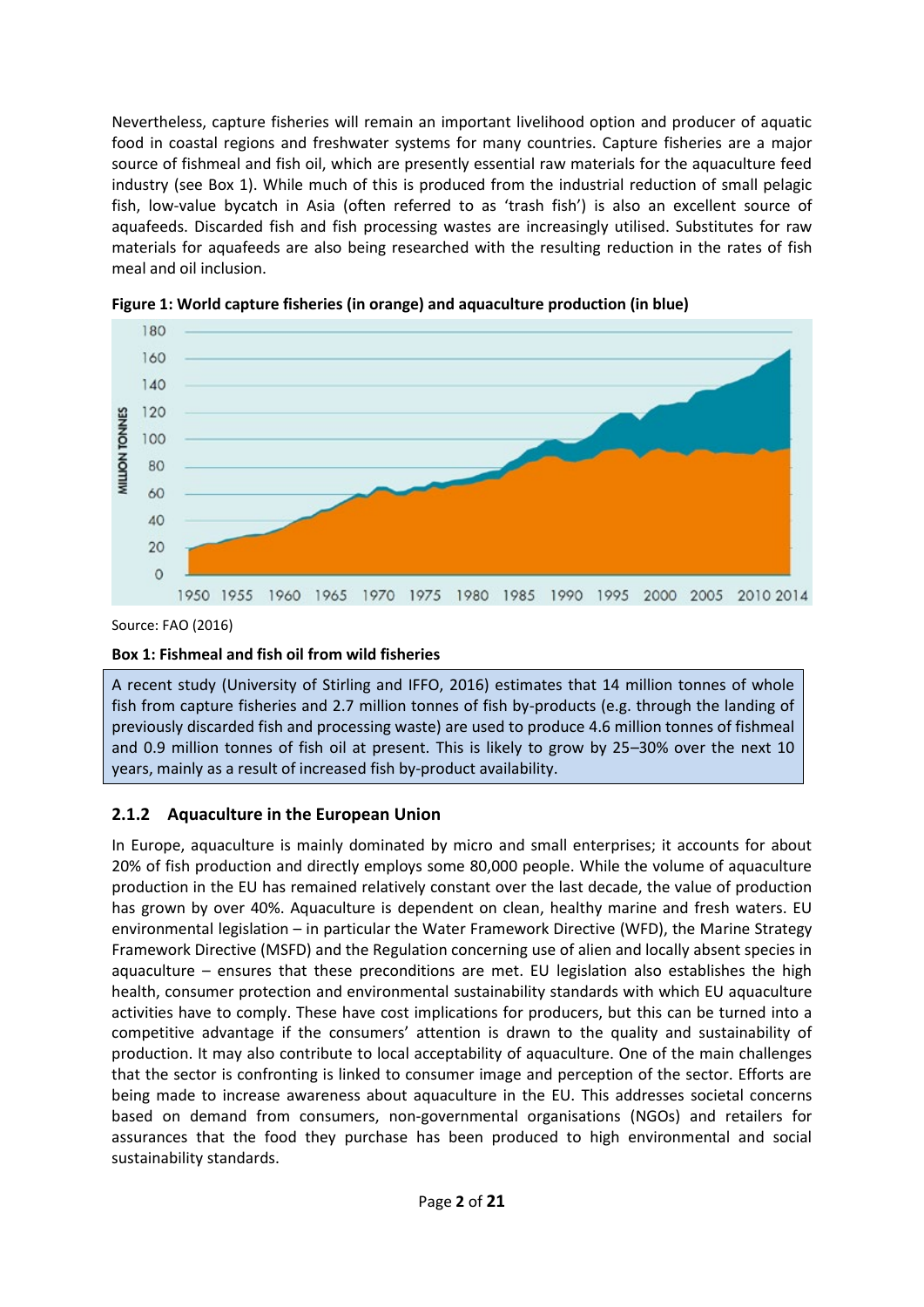The EU Aquaculture Online website<sup>3</sup> is a source of information: it includes the relevant environmental, health, sanitary and other rules, as well as rules governing production for import to the EU market. The website also includes EU national strategies for the development of the sector.

It is worth remembering that the EU is one of the largest global buyers of seafood, importing 1.8 million tonnes of aquaculture products in 2014. Overall the EU sources 56% of its seafood needs from outside of the European region.

### **2.2 COMPARATIVE ANALYSIS OF AQUACULTURE DEVELOPMENT IN ASIA, AFRICA AND LATIN AMERICA**

Aquaculture includes the production of finfish, shellfish (crustaceans and molluscs) and seaweed. Although seaweed production is large in volume, it is mainly used as an industrial raw material rather than directly for human consumption (although the processed products from seaweed such as carrageenan are used in many human food products).

| <b>All aquatic species</b> |             |     | <b>Finfish and shellfish only</b> |            |     |
|----------------------------|-------------|-----|-----------------------------------|------------|-----|
| <b>Species</b>             | Volume (t)  | %   | <b>Species</b>                    | Volume (t) | %   |
| Eucheuma seaweeds          | 9,053,044   | 9   | Grass carp                        | 5,537,794  | 8   |
| Japanese kelp              | 7,654,586   | 8   | Silver carp                       | 4,967,739  | 7   |
| Grass carp                 | 5,537,794   | 5   | Cupped oysters                    | 4,378,011  | 6   |
| Silver carp                | 4,967,739   | 5   | Common carp                       | 4,159,117  | 6   |
| Cupped oysters             | 4,378,011   | 4   | Japanese carpet shell             | 4,010,703  | 5   |
| Common carp                | 4,159,117   | 4   | Nile tilapia                      | 3,670,260  | 5   |
| Japanese carpet shell      | 4,010,703   | 4   | White-leg shrimp                  | 3,668,682  | 5   |
| Gracilaria seaweeds        | 3,751,396   | 4   | <b>Bighead carp</b>               | 3,253,143  | 4   |
| Nile tilapia               | 3,670,260   | 4   | Catla                             | 2,770,020  | 4   |
| White-leg shrimp           | 3,668,682   | 4   | Carassius carps                   | 2,767,910  | 4   |
| Other species              | 50,287,741  | 50  | Other species                     | 34,648,728 | 47  |
| <b>Grand total</b>         | 101,139,072 | 100 |                                   | 73,832,107 | 100 |

**Table 1: Global aquaculture volumes of top 10 species in 2014**

Source: FAO FishStatJ (2016)

*Asia* dominates global aquaculture accounting for 92% of all production. <sup>4</sup> China (57 million tonnes) and Indonesia (13 million tonnes) are the main producers, together with India, Vietnam and the Philippines. The main marine species are seaweed and oysters; freshwater species consist mainly of various carps, especially grass, silver and common carps. One should note that the top 12 species produced in Asia are all considered as being 'low-trophic' level organisms. 'Low-trophic' level means that they mainly consume plankton as food, which is important as this is both relatively cheap and 'environmentally friendly', especially compared to higher-trophic level – mostly carnivorous fish – which require high-protein feeds. Much of Asian aquaculture production is integrated with other forms of agriculture, for example through rice/fish systems.

The second largest regional producer in volume terms, the *Americas***,** produces around 3 million tonnes of aquaculture – just over 3% of the global total. In contrast to Asia, this production is mostly

<sup>&</sup>lt;sup>3</sup> https://ec.europa.eu/fisheries/cfp/aquaculture\_en

<sup>4</sup> Global production figures are taken from the FAO Global *FishStat J* database (Global Aquaculture Production), see http://www.fao.org/fishery/statistics/software/fishstatj/en for installation instructions.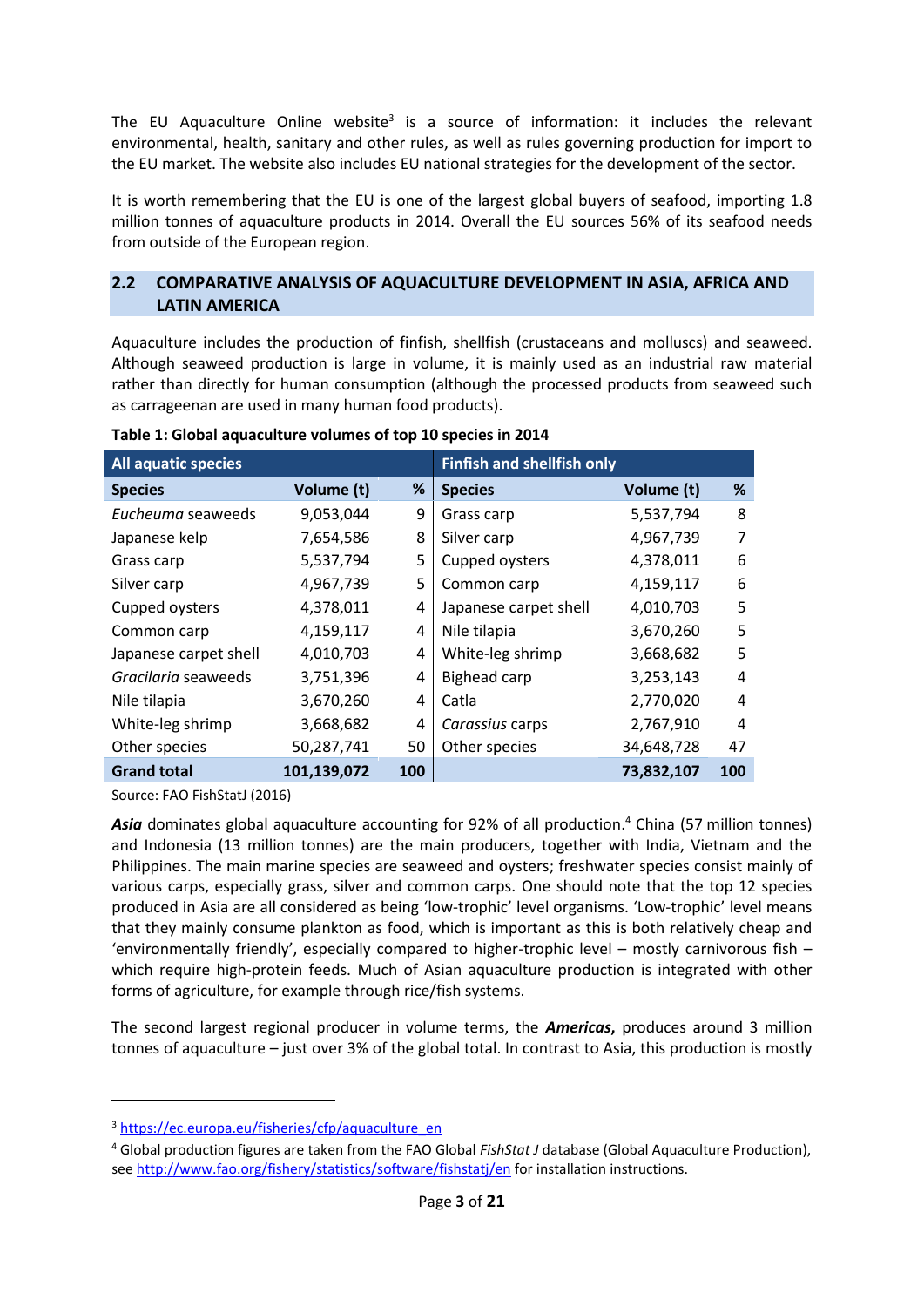carnivorous species such as white-leg shrimp (21%) and Atlantic salmon (20%). These high-trophic level species require large volumes of protein and fish oil in their feeds, which are mainly derived from fishmeal and fish oil produced from the major capture fisheries for small pelagic species, such as anchovy and jack mackerel in the adjacent eastern Pacific Ocean. Tilapia and mussels are also of importance in this region.

*Africa* produced around 1.74 million tonnes of aquaculture produce – less than 2% of global production. This is mostly produced in Egypt (*c.* 1.1 million tonnes) with other major producers being Nigeria (313,000 tonnes) and Uganda (111,000 tonnes). Almost half (43.6%) African production is of Nile tilapia. Other freshwater fish species such as African catfish (11.9%) and common carp (10.5%) are also important aquaculture products. Much of the tilapia and catfish are semi-intensively produced, thus requiring additional feeding. There is considerable impetus to develop aquaculture in sub-Saharan Africa, including small-scale cage farming in the large lakes as well as small-scale fish farming integrated into family agriculture systems.

#### **2.3 EMERGING SPECIES, TECHNOLOGIES AND SYSTEMS**

Thanks to the current pattern of Asian production, global aquaculture is still dominated by lowtrophic level species groups such as seaweeds, carps and bivalves (e.g. oysters). These are mainly produced in extensive systems that need relatively simple equipment and limited husbandry. However, there is a growing demand for higher-trophic level species such as sea bass (both Asian and European varieties), salmonids, some catfish and shrimp from the rapidly expanding middle classes and urbanisation, which is likely to result in a move towards more intensive, high technology farming, including recirculating aquaculture systems. There is also a move to improve the environmental performance of aquaculture through the development of systems such as 'multitrophic aquaculture' that use low-trophic-level species to utilise the nutrient-rich by-products from high-trophic-level species; for example, farming shellfish in fish farm drainage canals, 'polyculture' (e.g. combining carps with different feeding niches in the same pond) and rice/fish culture (where fish can be farmed in rice paddies, raising overall yields and predating on pests).

Traditionally aquaculture has been at a small scale, addressing family-level subsistence and livelihood needs. This is still much the case in Asia and Africa, although recently there has been an increasing rapid commercialisation of aquaculture. Regarding small-scale production, improvements in husbandry skills, feed and production technologies have allowed higher levels of production. This has been particularly the case in Asia, where there is growing awareness of the downstream value chain and the opportunities it presents. In Africa the commercialisation of small-scale aquaculture has been hampered by various factors, such as poor availability of inputs, limited government support and socioeconomic circumstances (see **Section 6**). Productivity in African aquaculture in general has failed to grow at the same pace as in Asia, and is falling behind demand as human populations increase (WorldFish, 2010).

In the developed countries of Europe, North and South America, commercial aquaculture is dominated by a relatively small number of large companies. This is often with high levels of integration within the value chain; for example, companies have their own processing and valueadding facilities, and focus on a handful of high-value species such as salmon, shrimp, sea bass, sea bream and trout.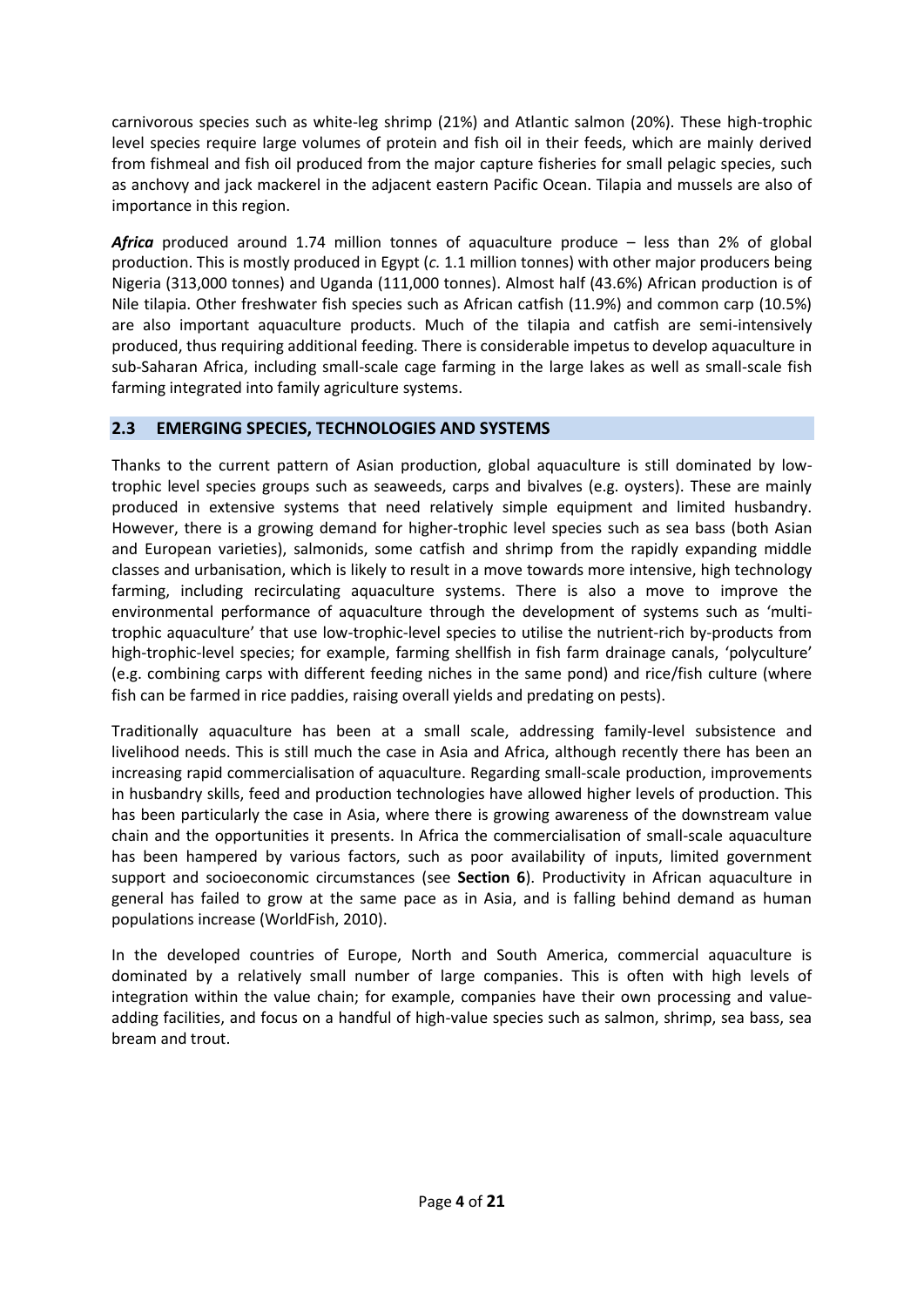## **3 DIFFERENT FORMS OF AQUACULTURE**

Aquaculture can take a number of different forms and operate at various scales. It can vary from subsistence-level 'backyard' fish farming in the family pond to the industrial-scale production of thousands of tonnes from a single site, often destined for overseas markets. Aquaculture systems have mainly been characterised by their productivity, for example, from simple pond farms to high yield re-circulation systems. But in the context of rural development, classification based on a combination of ownership, management, labour and markets is more appropriate (Edwards, 2013). Table 2 looks at various aquaculture systems, categorising them in these terms.

|                                                                                                | <b>Commercial</b>                                            | $\leftrightarrow$                                                 |                                                                                                | Subsistence-oriented                              |
|------------------------------------------------------------------------------------------------|--------------------------------------------------------------|-------------------------------------------------------------------|------------------------------------------------------------------------------------------------|---------------------------------------------------|
|                                                                                                | <b>Industrial</b><br>aquaculture                             | <b>Small to medium</b><br>enterprise (SME)<br>aquaculture         | <b>Small-scale</b><br>commercial<br>aquaculture                                                | <b>Subsistence aquaculture</b>                    |
| <b>FAO typology</b>                                                                            | Large-scale<br>commercial                                    | SME enterprises                                                   | Small-scale aquaculture enterprises                                                            |                                                   |
| Tanks (flow/re-<br><b>Production</b><br>circulated), cages,<br>systems<br>cages<br>pond arrays |                                                              | Tanks (flow), ponds,                                              | Mainly ponds,<br>lagoons, tanks, small<br>cages/pens                                           | Ponds (rain-filled)                               |
| Labour                                                                                         | Salaried employees                                           | Mixed, presence of<br>permanent<br>employees                      | Mainly family members. Activities are integrated into<br>other small-holder farming activities |                                                   |
| <b>Capital</b>                                                                                 | Shared ownership                                             | Family or family<br>groups                                        | Family ownership only                                                                          |                                                   |
| <b>Management</b>                                                                              | Financial<br>management with<br>on-farm technical<br>support | Mainly family<br>members, with<br>some professional<br>assistance | Mainly family,<br>possibly with some<br>professional<br>assistance                             | Family only                                       |
| <b>Market type</b>                                                                             | 100% sales,<br>including export                              | Mainly sales, both<br>local and regional                          | Mixed sales and<br>subsistence                                                                 | Fully subsistence, little or no<br>sales          |
| Legal status                                                                                   | Operated as a<br>limited company                             | Limited company or<br>association.<br>independent or<br>none      | Sole trader/farmer,<br>or none                                                                 | Little or no legal status as<br>operators         |
| <b>Access rights</b><br>to land and<br>water                                                   | Legal concession for<br>use                                  | Land owned by the<br>operator or family,<br>or rented             |                                                                                                | Access to land through customary or family rights |

|  |  | Table 2: Simple classification of aquaculture types |  |
|--|--|-----------------------------------------------------|--|
|--|--|-----------------------------------------------------|--|

Source: Adapted from Oswald and Mikolasek, 2016

*Industrial aquaculture***:** Industrial aquaculture is a highly controlled commercial activity. Most companies will be vertically integrated, owning their own broodstock and hatchery, and often postharvest processing facilities. The animals are stocked at high densities (usually focused on a single species) thus requiring a high level of environmental management and husbandry; a process that is increasingly being automated. Such systems in Asia typically include coastal ponds – normally for shrimp and some finfish production; and the use of sea cages (increasingly in Asia, but also becoming more popular in Africa, especially in the larger lakes). In all intensive aquaculture the animals are fed specialist diets, water quality is often optimised and thus growth rates are high. All this requires considerable investment and ongoing costs (feed, power, labour, maintenance, know-how and managerial capacity, etc.) and thus intensive aquaculture usually focuses on high-value species to ensure a good profit margin. Much of the resulting product is exported from developing countries, although an increasing proportion is being retained to satisfy the increasingly affluent middle classes in countries such as China and India.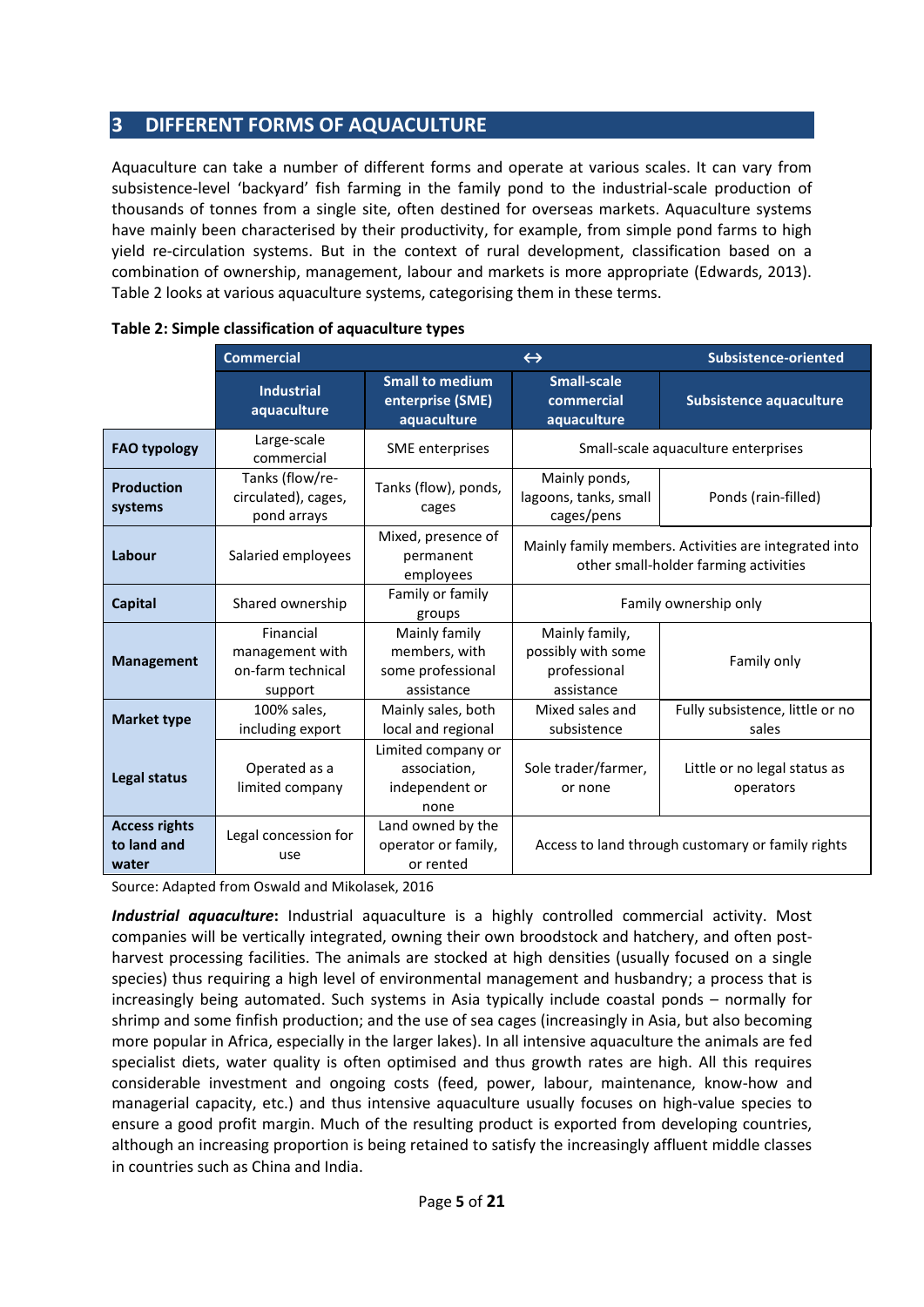An example of industrial fish farming in Africa is the Lake Harvest tilapia cage farm in Zimbabwe. This site on Lake Kariba produces 10,000 tonnes of fish annually, and employs around 600 people. Lake Harvest, which was initially started by the Commonwealth Development Corporation, now also has sites in Zambia and Uganda.

*Small to medium enterprise aquaculture***:** SME aquaculture is characterised by its high levels of entrepreneurship. Although unit area productivity may not necessarily be high, SME operations – especially when run in groups or associations – can spread over wide areas and contribute substantially to local fish production. They also tend to be highly entrepreneurial and innovative, taking calculated financial and technical risks. They often look into different opportunities to diversify into new species, production systems or increasing vertical integration, for example, through developing hatcheries. Production systems usually require some investment in water management and environmental control. The juvenile animals are stocked at high densities and there is normally some form of ongoing husbandry, including the fertilisation of ponds (to enhance natural feed production), the use of additional feeds, and regulation of the water levels and quality. The volume produced exceeds the natural carrying capacity of the water body but these enterprises can be successful with a small amount of supplementary artificial feeding and careful management. The most common type of semi-intensive system for finfish are ponds, normally made of earth and sometimes lined with clay, fed by a stream or other water source. This is a common solution in inland areas worldwide. For shellfish, rafts, longlines and trestles are used in inter-tidal and shallow sub-tidal areas. Harvesting is usually organised and the value chain longer than extensive aquaculture, with fish normally being sold in local villages and towns, especially in Africa. In Asia, value chains from semi-intensive aquaculture can be longer and better organised, including local cities.

Botswana has developed a specific 'SME Aquaculture Strategic Plan' focusing on integrated aquaculture/agriculture schemes, and using the entrepreneurial spirit of SMEs to develop new strains and production systems for wider adoption (Davis, 2011).

*Small-scale commercial aquaculture:* small-scale aquaculture provides an opportunity to diversify small-holder farming activities at the family level. As such, it competes with other crops for land, labour and cash, and the farmer must combine those different crops to get the best income. Integrating fish farming with other forms of agriculture has several positive impacts; for example in better yields, improved (and natural) pest management, more efficient use of water, and spreading cashflow demands and income. At this scale, aquaculture may not be considered an enterprise as such, except when it becomes the main crop (Marc Oswald, pers. comm.). However, it will be an income-generating component of livelihood strategies, thus supporting incomes and increasing resilience to external changes. It usually depends upon there being a dynamic local market for farmed fish.

Rice-fish farming is a small-scale aquaculture activity that is commonly integrated with other farming operations. The income of 2–3 million households in China have significantly increased through ricefish farming, with income two to four times that of sole crop farming (De Silva and Davy, 2009). Ricefish farming is also developing in Western Africa (Guinea, Ivory Coast and Liberia).

*Subsistence aquaculture***:** subsistence aquaculture is similar to small-scale aquaculture in terms of its integration into other small-holding activities on the family or communal farm, except that it is at a lower scale, is technically simpler and the production is for family consumption only. It is characterised by having little investment, both in terms of infrastructure and ongoing husbandry. Typically, it involves the low density stocking of juvenile fish (usually called fry or fingerlings) in a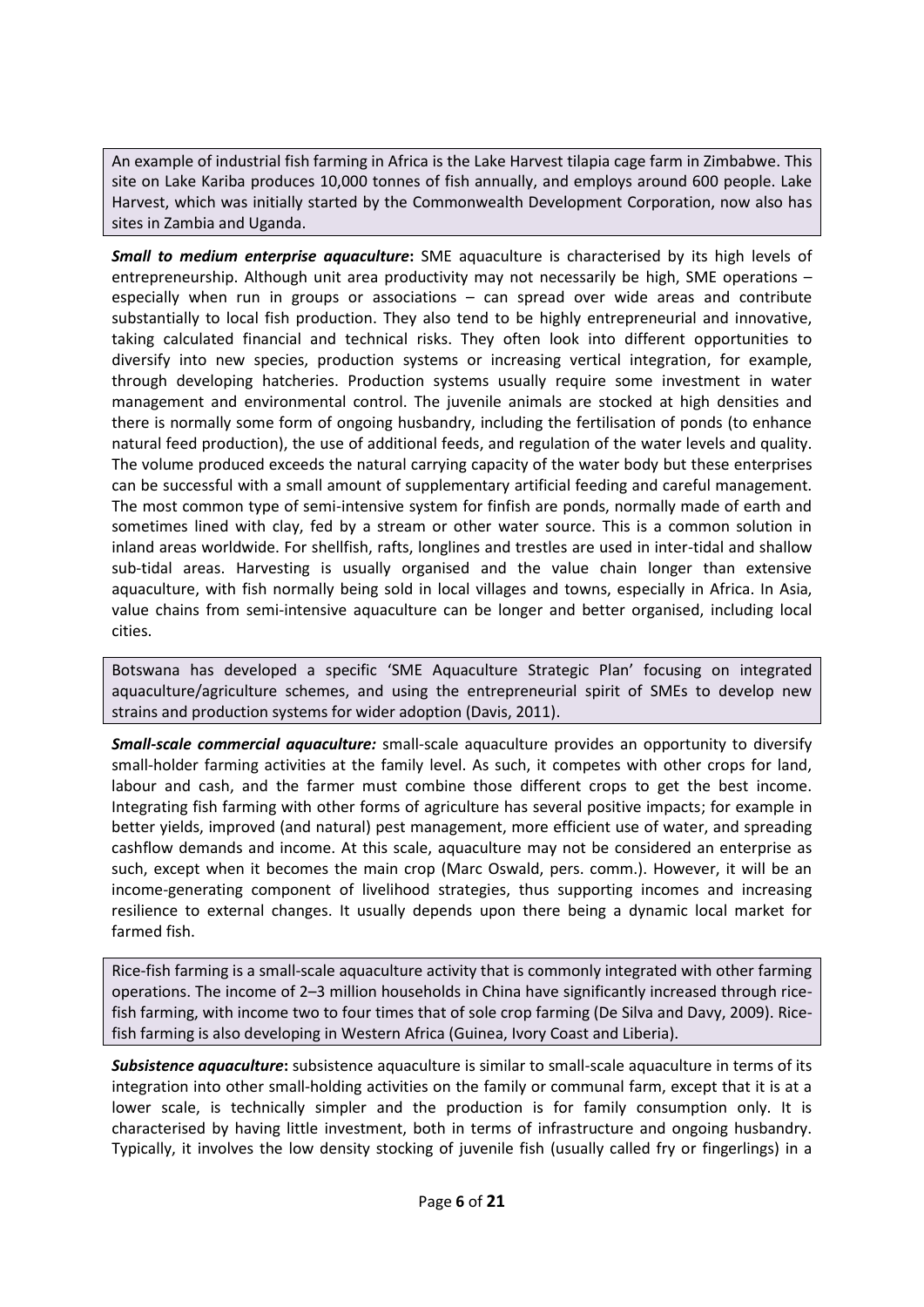backyard pond or in community-owned waterbodies. Juveniles may come from a local hatchery, but may also be harvested from the wild and grown-on in captivity. The fish use natural food with no additional feeding. As a result, yields are very low and growth is slow. Harvesting is often *ad hoc*, and consumption is by the household or the immediate local community.

The *Mola Promotion Program* in Bangladesh, which encourages growing these small, vitamin A-rich fish in household ponds, could save 3,000 lives over an 11-year lifetime (Fiedler *et al*., 2015).

## **4 WHY CONSIDER AQUACULTURE INTERVENTIONS IN DEVELOPMENT?**

On 25 September 2015, countries adopted a set of 17 Sustainable Development Goals (SDGs) with specific targets to be achieved over the next 15 years.<sup>5</sup> These goals cover poverty, hunger, gender equality,<sup>6</sup> economic growth and 'life below water'. While the SDGs are not legally binding, governments are expected to take ownership and establish national frameworks for the achievement of the SDGs through recurrent national and sectoral development planning.

The aquaculture value chain – whether it be the primary production stage or the subsequent product supply chain – can contribute to achieving SDGs at both national and regional levels. However, the varied nature of ownership and business models in different forms of aquaculture can have a major influence on which goals might be achieved. These are indicatively summarised in the table below and briefly discussed in the following text.

|                                                 | <b>Sustainable Development Goal</b>               |                                            |                                           |                                                       |                                                                         |  |
|-------------------------------------------------|---------------------------------------------------|--------------------------------------------|-------------------------------------------|-------------------------------------------------------|-------------------------------------------------------------------------|--|
| <b>Aquaculture</b><br>type                      | SDG 1 No<br>poverty                               | <b>SDG 2 Zero</b><br>hunger                | <b>SDG 5 Gender</b><br>equality           | <b>SDG 8 Decent</b><br>work and<br>economic<br>growth | SDGs 12, 13,<br>14 & 15<br>Environmental<br>sustainability <sup>7</sup> |  |
|                                                 | $\checkmark$                                      | $\checkmark\checkmark\checkmark$           | $\checkmark\checkmark$                    | $\checkmark$                                          | $\checkmark\checkmark\checkmark$                                        |  |
| <b>Subsistence</b><br>aquaculture               | Less family<br>expenditure on<br>food             | Major<br>household<br>protein source       | Equal<br>opportunities at<br>family level | Valued work,<br>but limited<br>impact                 | Low impact,<br>integrated<br>development                                |  |
|                                                 | $\checkmark$                                      | $\checkmark\checkmark\checkmark$           | $\checkmark\checkmark$                    | $\checkmark$                                          | $\checkmark\checkmark\checkmark$                                        |  |
| <b>Small-scale</b><br>commercial<br>aquaculture | Generates some<br>income                          | Sales at family<br>and local levels        | Equal<br>opportunities at<br>family level | Some local<br>economic<br>impact                      | Low impact,<br>integrated<br>development                                |  |
|                                                 | $\checkmark\checkmark$                            | $\checkmark$                               | $\checkmark$                              | $\checkmark\checkmark$                                | $\checkmark$                                                            |  |
| <b>SME</b><br>aquaculture                       | Generates<br>significant<br>income                | Sales at local<br>level                    | Opportunities<br>skewed towards<br>males  | Dynamic and<br>progressive<br>culture                 | Can have<br>cumulative<br>impacts                                       |  |
|                                                 | $\checkmark$                                      | ✓                                          | ✓                                         | $\checkmark$                                          | $\checkmark$                                                            |  |
| <b>Industrial</b><br>aquaculture                | <b>Efficient and</b><br>increasingly<br>automated | Most produce<br>high value and<br>exported | Opportunities<br>skewed towards<br>males  | Long value<br>chain, foreign<br>income                | Can have<br>impacts                                                     |  |

**Table 3: Potential for different aquaculture types to achieve selected SDGs**

Scale: Blank no impact,  $\checkmark$  some impact,  $\checkmark\checkmark$  considerable impact,  $\checkmark\checkmark\checkmark$  major impact

<sup>5</sup> See http://www.un.org/sustainabledevelopment/

<sup>&</sup>lt;sup>6</sup> Women can and do play an important role in seafood production, processing and trade.

<sup>7</sup> SDG Goal 12 Responsible consumption and production; 13 Climate action; 14 Life below water; 15 Life on land – see http://www.un.org/sustainabledevelopment/oceans/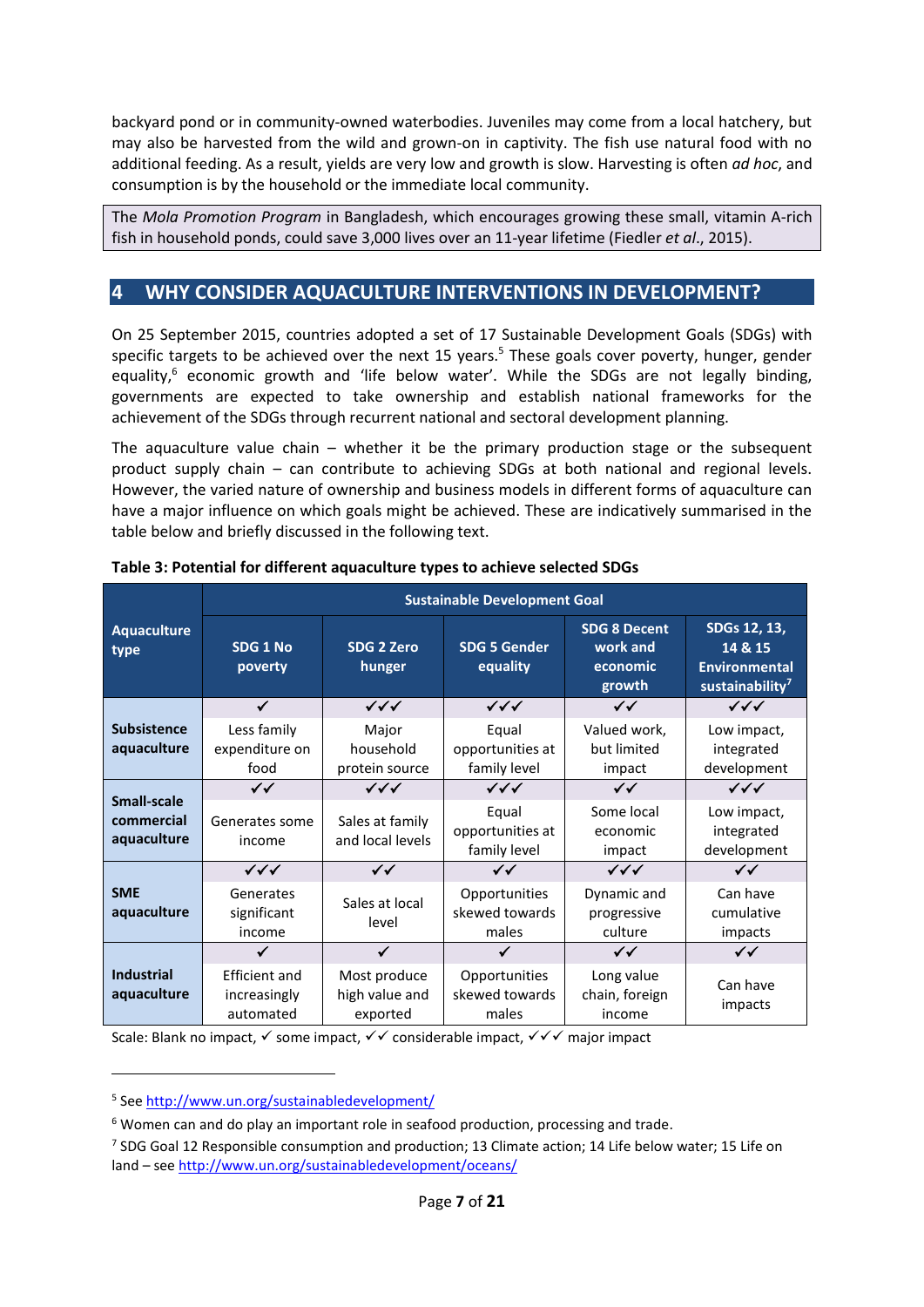*Subsistence aquaculture* has the potential to contribute to most of the relevant SDGs. This is due to the family level of operations, where work is well distributed, meaningful and empowering. While there is no direct impact on poverty, it does provide a regular supply of high quality protein, sparing income for other food and living expenses. It is also environmentally efficient, especially when integrated into other farming activities. It can make households and communities more resilient to economic or environmental shocks.

*Small-scale commercial aquaculture* is similar in many ways to subsistence aquaculture in terms of its contribution to the SDGs, but has a greater opportunity to directly contribute to family income, and thus address poverty issues (Béné *et al.*, 2015). This will assist to achieve other SDGs at community level, including good health and education opportunities. It can also generate some jobs, and being local, can be undertaken on a part-time basis by women.

**SME aquaculture** tends to be fast growing, dynamic and able to diversify into new production schemes and markets. However, expansion and growth may not benefit all, and increasing intensification may introduce environmental and socioeconomic challenges.

*Industrial aquaculture* can be an important element of economic growth, especially if it generates foreign revenues from exports. It can also produce job opportunities, but these tend to be mostly skilled, and jobs per unit production low. Evidence also shows that commercial aquaculture development and intensification can lead to increased elite capture of resources that negatively affect access and entitlements of the poor (Toufique and Gregory, 2008).

## **5 AQUACULTURE-RELATED RISKS AND HOW THESE CAN BE MANAGED**

As with any livestock industry, there are a number of risks that can impact the viability of aquaculture initiatives. In the past this has significantly affected lending to the sector, but a greater understanding of the risks, and how they can be managed, means aquaculture can be no riskier than, say, poultry farming. This section examines what these risks are and how both external and internal risks can be managed through good project design. Furthermore the likelihood/impact of risks can depend on the type of aquaculture, with integrated systems – either with other aquatic species or with other forms of agriculture – generally being more resilient.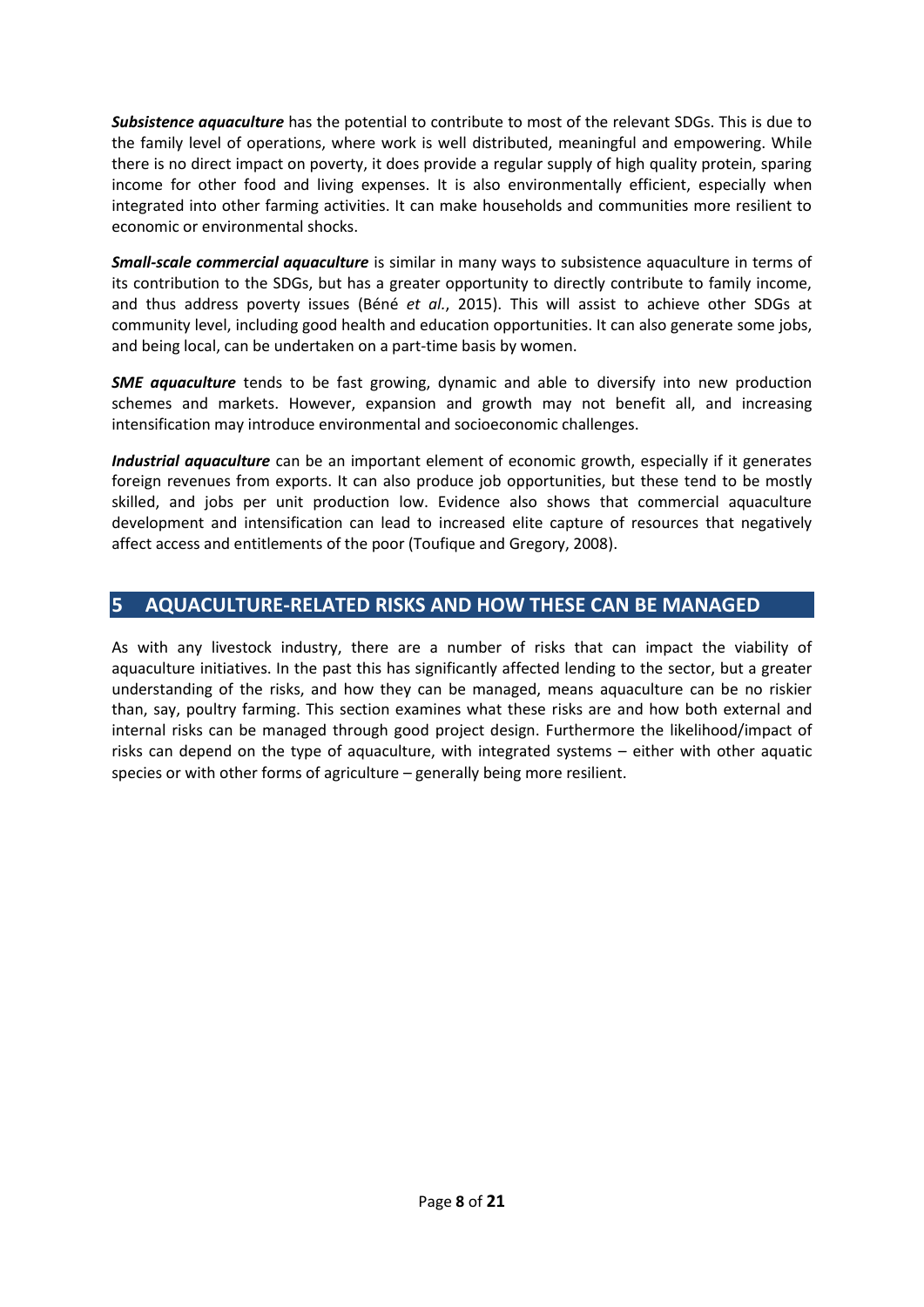## **Table 4: Risks associated with aquaculture and management/mitigation approaches**

| <b>Risks</b>                                                                                                                                | Likelihood/impact                                                                                                                                                                                               | <b>Management and mitigation approaches</b>                                                                                                                                                                                                                                                                                                                                                                                                                                                                                                                                                                                                                 |
|---------------------------------------------------------------------------------------------------------------------------------------------|-----------------------------------------------------------------------------------------------------------------------------------------------------------------------------------------------------------------|-------------------------------------------------------------------------------------------------------------------------------------------------------------------------------------------------------------------------------------------------------------------------------------------------------------------------------------------------------------------------------------------------------------------------------------------------------------------------------------------------------------------------------------------------------------------------------------------------------------------------------------------------------------|
| Environmental:<br>habitat damage,<br>eutrophication,<br>pollution,<br>disturbance                                                           | Risk heightened by poor<br>siting, farm design and<br>management. Some<br>impacts are reversible,<br>but many are long term.                                                                                    | Use of robust spatial planning (e.g. cumulative and/or<br>strategic environmental impact assessments (EIAs)), as well<br>as site-specific EIAs that ensure good siting, farm design and<br>mitigate potential impacts. Impacts can be reduced by<br>decreasing farm intensity, promoting integrated systems and<br>if necessary, as well as site fallowing. Education, careful<br>management, and regulation are essential to ensure any<br>production is sustainable in the long term.                                                                                                                                                                     |
| <b>Climate change</b><br>impacts:<br>Changes in the<br>altimetric level of<br>water, water<br>quality,<br>vulnerability of<br>certain areas | Risk of loss of activities,<br>jobs and revenues in<br>certain aquaculture<br>areas.<br>Some impacts could be<br>mitigated at local level,<br>but with uncertainty on<br>long-term issues.                      | Spatial planning and mapping of vulnerable areas<br>(relocation). Use of satellite data for follow up of water level<br>and water quality.<br>Mitigation measures for climate-resilient aquaculture:<br>breeding of species resistant to oxygen deficiency and<br>degradation water quality (e.g. for freshwater fishes,<br>climbing perch, catfish), combination of species with short<br>and adaptable cycle of exploitation, use of local foods, shifts<br>in spawning seasons of the breeding stocks fishes, etc.                                                                                                                                       |
| <b>Resource use:</b><br>impact on wild<br>stocks (adults and<br>juveniles), water<br>resources and<br>land                                  | Aquaculture can demand<br>large volumes of fish<br>meal and in some cases,<br>wild juveniles. Can also<br>utilise large areas of land<br>that might have<br>vulnerable dependents.                              | Responsible sourcing of fishmeal/oil for feeds to reduce<br>upstream impacts. Alternately projects might focus on low-<br>trophic species with lower protein requirements, alternative<br>feed resources, increased feed efficiency (food conversion<br>ratios) through better husbandry. Development of hatcheries<br>can reduce dependence upon wild juveniles. Proactive<br>marine/coastal spatial planning will reduce land/water<br>resource conflicts.                                                                                                                                                                                                |
| <b>Genetic and</b><br>biodiversity:<br>introduction of<br>exotic species,<br>inter-breeding<br>and unintentional<br>hybridisation           | Genetic 'pollution' from<br>introduced species, as<br>well as their<br>habitat/food<br>competition with native<br>species can have<br>profound negative<br>effects on biodiversity<br>and natural productivity. | Local species should be used where possible, which may<br>require research and development (R&D)/government<br>support to develop viable farming systems and capacity. A<br>strong policy on introduced species, supported by a robust<br>risk assessment, reinforced by import regulations and<br>controls, and strict quarantine facilities is also essential.<br>Strong control and traceability are needed to ensure<br>broodstock lines remain pure, with hatchery and product<br>certification.                                                                                                                                                       |
| <b>Biosecurity:</b><br>introduction of<br>pathogens,<br>parasites,<br>increased<br>resistance to<br>antimicrobials                          | Disease epidemics,<br>either from imported<br>animals or from poor<br>management can quickly<br>decimate production.<br>Irresponsible use of<br>antibiotics increases<br>local resistance.                      | Capacity needs to be established both at government level to<br>ensure that risks are reduced through preventive sectoral<br>management and where necessary, control, as well as at<br>industry level to be precautionary against disease risks and<br>react quickly and responsibly at an early stage of an<br>outbreak. Good disease diagnostics, quarantine and<br>inspection services; disease surveillance, monitoring and<br>reporting; national pathogen lists; legislation and<br>enforcement; contingency planning; can all reduce these<br>risks. Applied research is essential, especially into ways of<br>reducing dependence upon antibiotics. |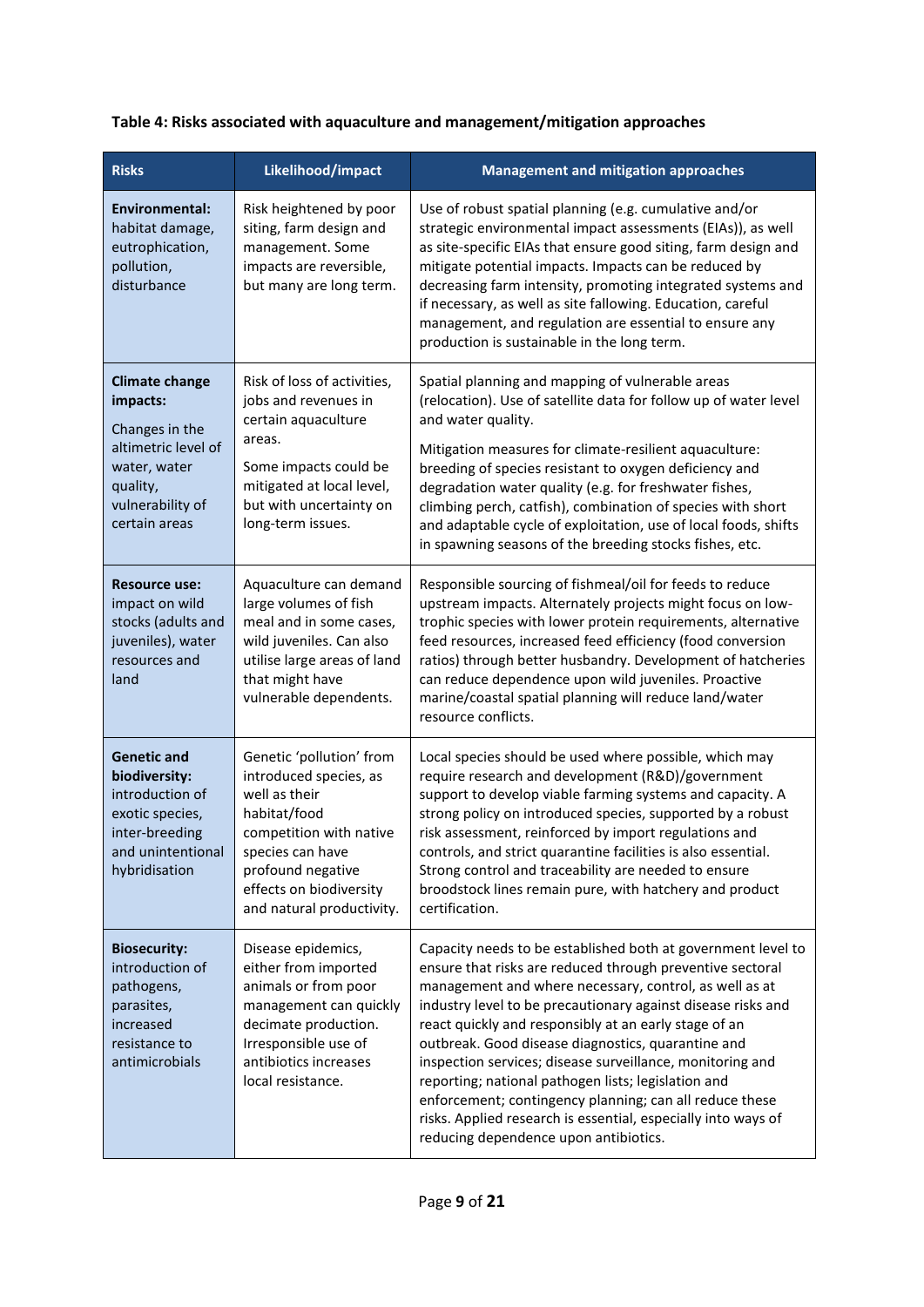| <b>Risks</b>                                                                                                                     | Likelihood/impact                                                                                                                                                  | <b>Management and mitigation approaches</b>                                                                                                                                                                                                                                                                                                                                                                                                                                                                                                                                                                                                                                            |
|----------------------------------------------------------------------------------------------------------------------------------|--------------------------------------------------------------------------------------------------------------------------------------------------------------------|----------------------------------------------------------------------------------------------------------------------------------------------------------------------------------------------------------------------------------------------------------------------------------------------------------------------------------------------------------------------------------------------------------------------------------------------------------------------------------------------------------------------------------------------------------------------------------------------------------------------------------------------------------------------------------------|
| Food safety:<br>biotoxins,<br>bacteria, viruses,<br>parasites and<br>chemical hazards                                            | Contamination of<br>aquaculture products<br>can impact human<br>health, market<br>confidence and value.                                                            | Involves identification of potential hazards, scientific risk<br>assessment, selection and implementation of the best risk<br>management options (e.g. via regulatory food safety<br>measures, Hazard Analysis and Critical Control Points<br>(HACCP) and ongoing monitoring through the value chain)<br>and finally the risk communication to stakeholders.                                                                                                                                                                                                                                                                                                                           |
| Social and<br>ethical:<br>poor working<br>conditions,<br>reduced<br>economic<br>opportunities and<br>environmental<br>conditions | Consequences may<br>include brand and<br>reputation damage,<br>heightened regulatory<br>pressure, legal action,<br>consumer boycotts and<br>operational stoppages. | Mitigation must take place throughout the value chain to<br>ensure an equitable distribution of risk and reward. Where<br>extensive contract farming is used (that can create<br>dependence and poverty in some small-scale farmers),<br>strong representation and collective organisation needs to<br>be allowed. Social risks can be reduced through strong and<br>wide stakeholder participation in both project design and<br>implementation, with local in planning, monitoring and<br>evaluation. An initial risk assessment and social risk<br>management measures should be considered where<br>necessary. Local ownership and commitment to project<br>outcomes is essential. |

It is apparent that risk mitigation in aquaculture takes place at two levels and by different actors, *by government at the sector level* and by *value chain participants at the site and business level*:

**Sector level:** the government has a key role in ensuring sustainable development, lowering risks to the sector by a combination of good planning and regulation. Spatial planning is important to reduce conflicts with other activities and to ensure that aquaculture development is proportionate, wellspaced and includes a cumulative assessment of impacts and risks, especially in semi-enclosed spaces such as bays and lakes. The government can also ensure that policy supports both a precautionary and sustainable approach, such as an emphasis on using locally available species where possible, supported by R&D to address the researchable constraints into their viable production, even if this suggests a slower, longer-term development of aquaculture. Governments can also use R&D to proactively identify risks, and to support capacity development in the private sector so these can be mitigated at farm level (see Box 2 below).

#### **Box 2: Risk analysis in aquaculture – experiences from small-scale shrimp farmers in India**

The coastal states of India have seen the rapid development of clusters of small-scale shrimp farming, where farmers share water and pond drainage systems, as well as common inputs such as feed and technical assistance. Given the inter-connectedness, the dependence upon one shrimp species and local intensity of production, disease outbreaks were perceived to be a major risk to production and livelihoods. The government's Marine Products Export Development Authority intervened using an epidemiological approach to provide an understanding of white spot disease causation and possible risk management options for reducing the likelihood of shrimp disease outbreaks and low pond productivity. Two key areas of risk mitigation emerged (a) better management practices (BMPs) that are practical farm-level interventions to address the key risk factors; and (b) farmer organisation/self-help groups/clusters to address social and financial risks associated with farming and allow effective dissemination of the BMPs among group members.

Umesh *et al*., 2008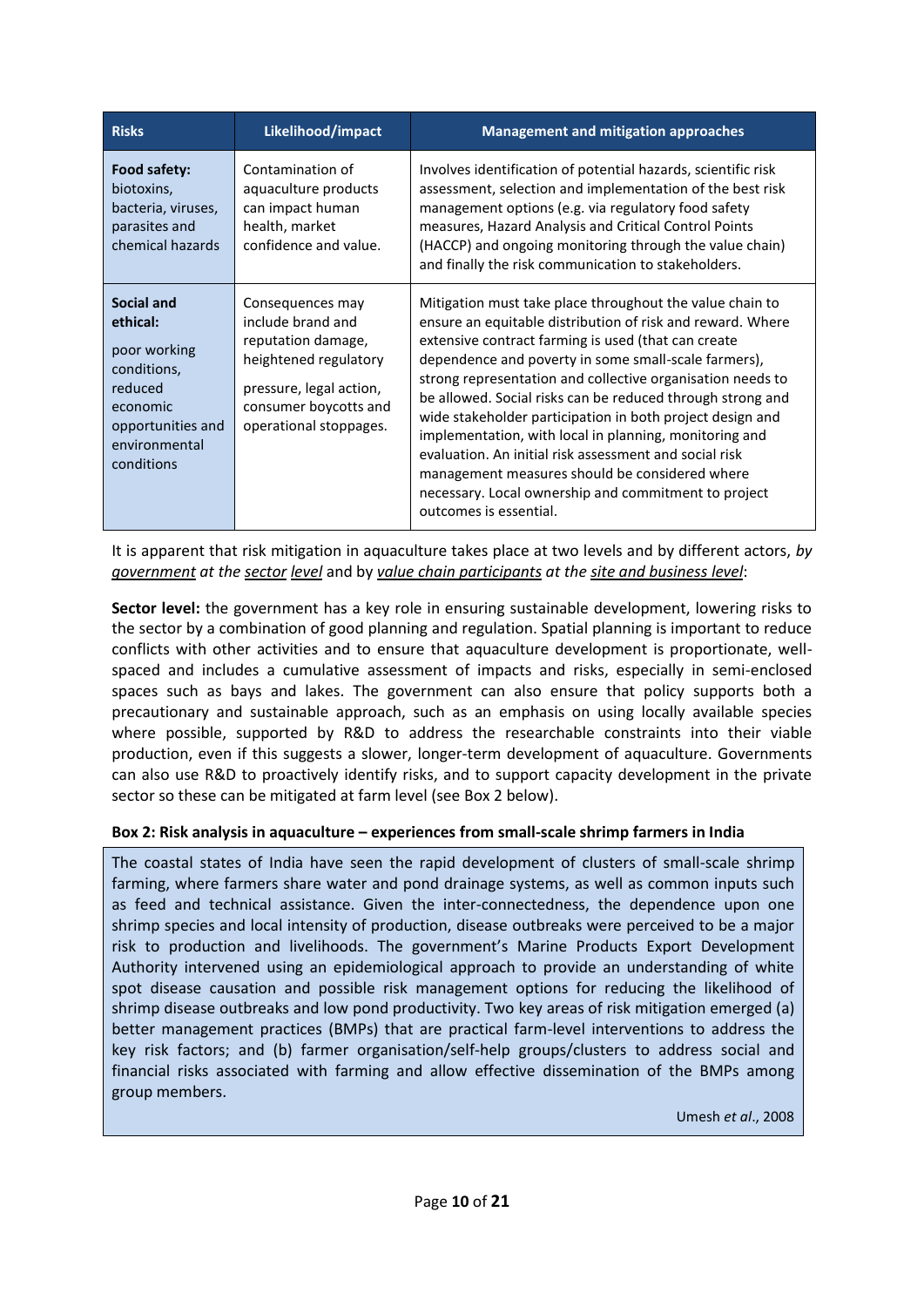**Value chain level:** as discussed above, the responsibility for risk assessment and mitigation at the business level lies throughout the value chain. Most businesses understand risk and the consequences for their livelihoods, but not all plan accordingly. For farmers, risk assessment and mitigation starts at the design stage, where robust and considered EIAs are an essential first step in recognising potential risks and ensuring that site selection, farm design and overall approach reduce these to a minimum. The approach is important – does the farm use local or imported seed? Endemic or exotic species? Use of wild or hatchery juveniles? Low or high density stocking? Or home-made feeds or factory formulated feeds? What potential food safety risks are along the value chain and how to prevent/manage them? These decisions need to be based on good information, analysis and planning. This in turn requires a degree of scientific knowledge, informed thinking and common sense which can be reinforced through capacity building and technical support.

The risks to safe, sustainable and economically viable aquaculture are reasonably well known and many have been addressed through international and national measures and the emergence of best practice approaches in the value chain; for example, adoption of HACCP in husbandry and processing activities. Nevertheless, it is important that aquaculture development initiatives assess at an early stage the wide range of technical, financial, environmental and social risks to project participants as well as the wider communities in which they are based. This will ensure that project design reduces and mitigates potential problems from the start, and that project participants are assisted in identifying and addressing emerging issues that might arise while implementation is under way.

## **6 CONDITIONS FOR SUCCESSFUL AQUACULTURE DEVELOPMENT**

Aquaculture is not just a matter of producing fish – it is part of a complex value chain that is itself influenced by a range of environmental, societal and governmental factors that make the difference between a successful or failed initiative. This short section is designed to examine these factors in order to consider some key requirements for sustainable and viable projects. The key points include**:**

- **A strategic aquaculture policy, strategies and development plans at national level**. Food security and economic growth are two main objectives that are commonly promoted for aquaculture. Contrary to popular belief and as explained above, these are somewhat mutually exclusive.<sup>8</sup> Ideally, a national policy sets priorities on which strategies and plans can be developed and supported by donors. When such guidance does not exist, the elaboration of a national policy based on large consultation should be promoted.
- **A good understanding of existing aquaculture and its value chains, together with the opportunities for, and constraints to, development**. The successful production of seafood is just one part of the value chain. In order to succeed long term, aquaculture needs to be profitable and it is essential that reliable markets are secured with a potential value chain that ensures financial viability for all participants. This aspect needs serious consideration during the design phase, as it might influence key design criteria, such as: species selection (reflecting market demand, price and seasonality), system design (which in turn influences input costs, margins and risk), production scheduling, processing and transformation. Value chain analysis is now an established tool for assessing the equity and integrity of value chains and designing interventions to address any issues found.

<sup>8</sup> FAO & Worldfish, 2006. Guiding principles for promoting aquaculture in Africa: benchmarks for sustainable development.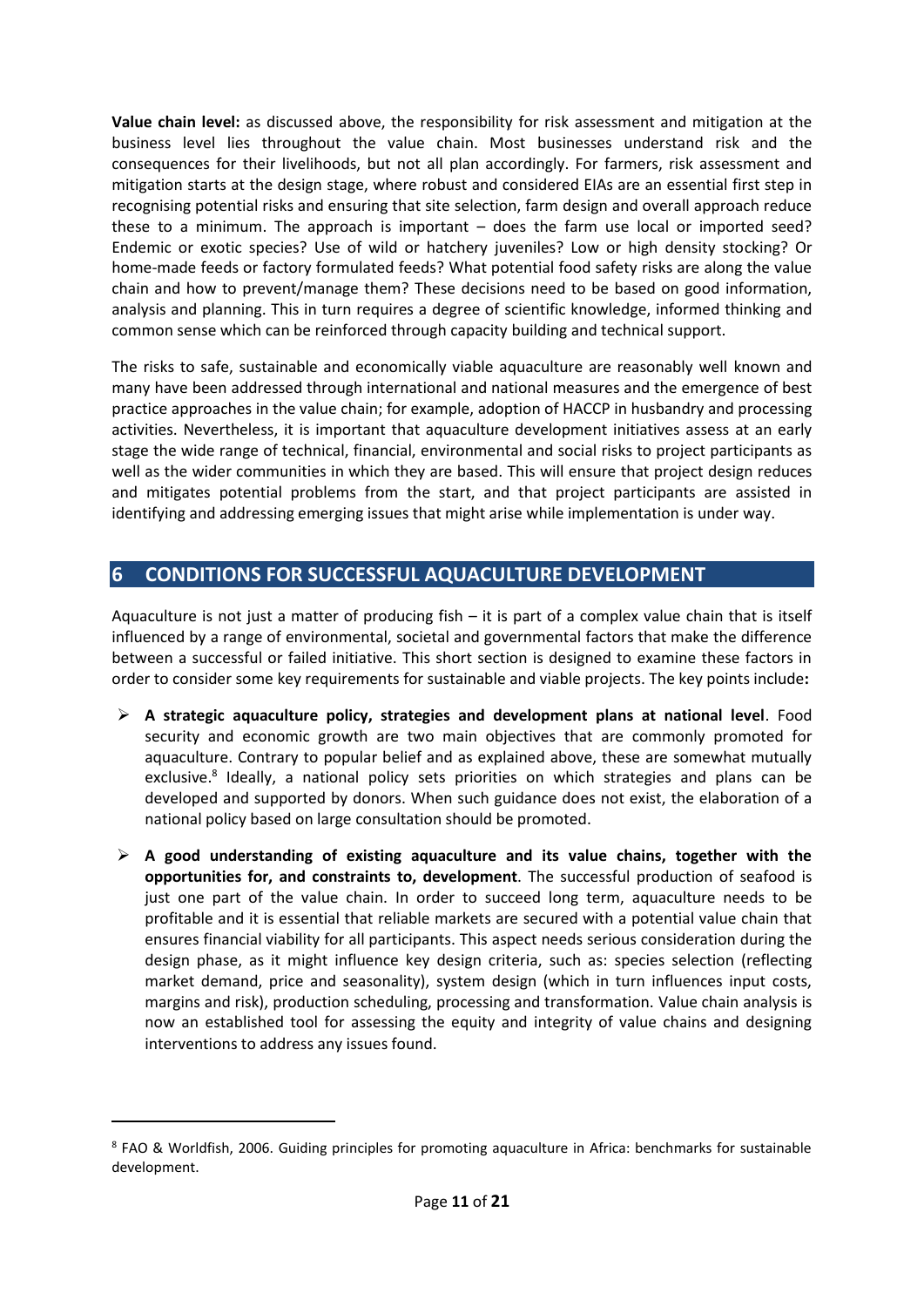- **Involvement of the private sector, farmers and producer groups**. Aquaculture development should be mainly private sector driven and it is important to find ways to interact with farmers and the other actors of the value chain, possibly through multi-stakeholder groups. Small-scale farmers can, through organisation, gain the advantages of economy of scale in accessing services and markets, which are otherwise limited to large commercial farmers. Farmer groups also improve information exchange and sharing among group members (De Silva and Davy, 2009). The small-scale shrimp farmer groups of India are in a better position today to gain these benefits compared to the situation when they were unorganised (see Box 2 above).
- **Adequate and affordable credit availability and financing instruments:** Aquaculture requires up-front investment in terms of land, infrastructure and inputs (e.g. fingerlings and feed). Insufficient access to capital and cash liquidity is one of the most commonly stated constraints to aquaculture development. It is therefore important that financial structures are in place to provide responsible and reasonably priced lending to project beneficiaries as they expand, especially when the project might be focusing on other elements rather than financing, such as technical development, risk minimisation or capacity building. This is not a critical constraint, as experience shows – so long as aquaculture proponents are able to present a well-considered business case for borrowing, financing is not usually a particular constraint. However, smallscale farmers may lack the credibility and collateral for accessing formal credit, sometimes resulting in unfavourable borrowing from informal sources. It may be a useful project intervention to both develop the capacity of such proponents to prepare business plans as well as to facilitate lending linkages along the value chain.
- **Clear and established rights for access to land tenure and water rights, allied to a transparent, fair and supportive permitting framework**. Successful aquaculture is dependent upon use of a good site that has controlled access to suitable water resources. In the case of marine and coastal farms, this might mean accessing high-value coastal land or sea space in areas that often have considerable alternative value; for example, in tourism or other development. Therefore, securing long-term tenure is essential, with the full support from the government body allocating production rights. On land, ensuring land tenure is equally important, and development of pond farming or other forms of extensive or semi-extensive aquaculture are highly dependent upon a reliable access to suitable water resources. Therefore robust agreements to access and share water need to be established in advance.
- The **existence of a critical mass of public and private sector know-how** at country-level. Essentially, any project must have a core of expertise on which to base intervention activities.

## **7 POSSIBLE APPROACHES FOR DONOR INTERVENTIONS IN AQUACULTURE**

#### **7.1 KEY PRINCIPLES FOR SUSTAINABLE AQUACULTURE DEVELOPMENT**

Having understood the main preconditions for sustainable aquaculture development, experience shows that there are a number of key principles to be followed when designing interventions.

Where possible, **align the initiatives with local policy and strategic objectives:** an increasing number of countries have explicit policies for aquaculture development that are supported by plans and measures, often prepared with EU or other funding. It makes evident sense to align new initiatives with these policies and plans, although they should be reviewed in terms of their current relevance. Where such plans are either absent or found wanting, capacity-development support could be considered as a precursor activity, especially when working at sectoral level.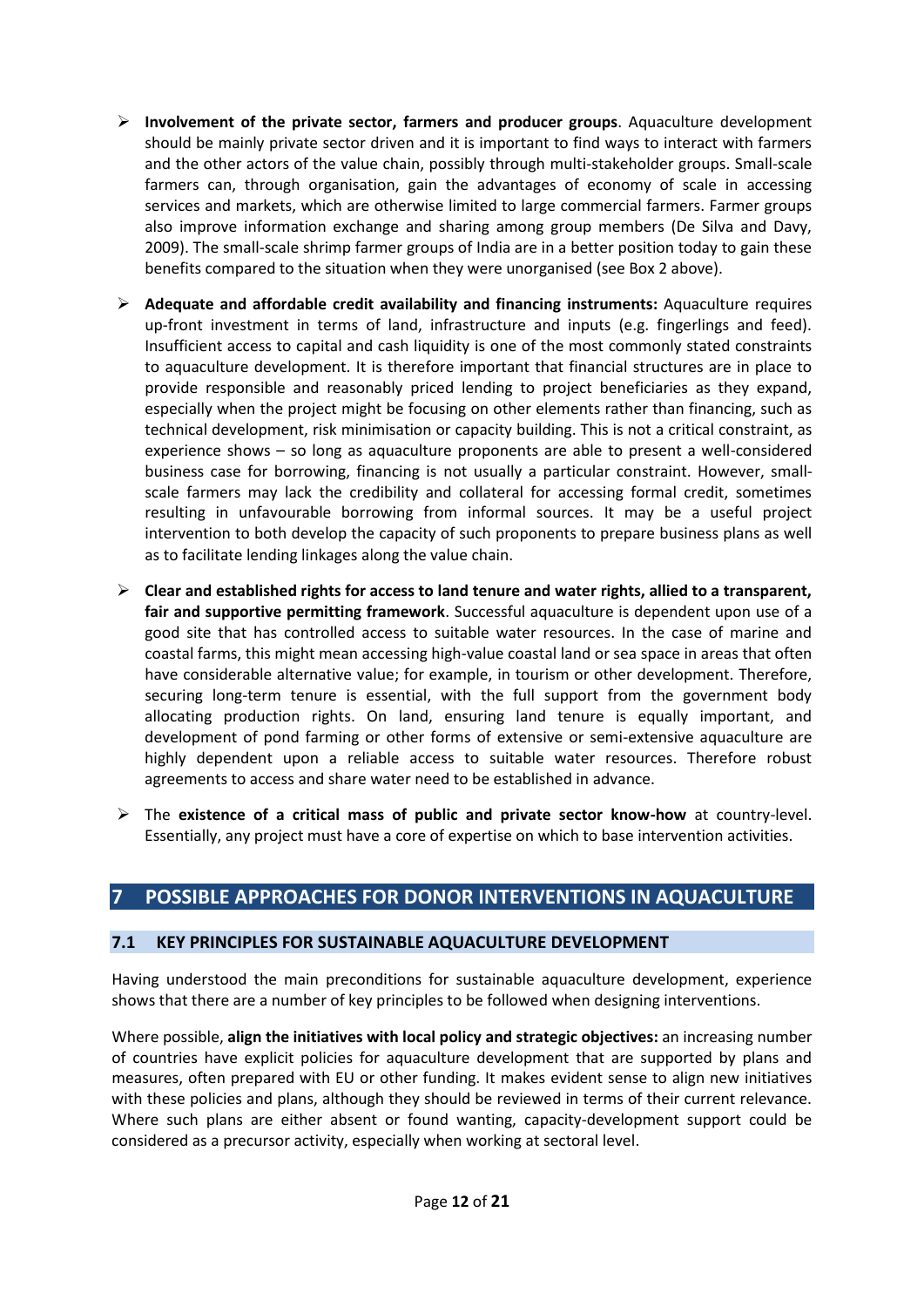As emphasised in the previous section, **it is essential to build upon the existing local situation and learn from past experience**, both successful and unsuccessful. This might mean using species that already have a viable production base and value chain, with a default preference for local, endemic species where possible. For instance, if there is already the extensive culture of low-trophic species, this should be considered as the starting point. It is also important to recognise the use of efficient systems (such as polyculture), $9$  but equally learn from negative experience and events, such as previous disease problems. Another aspect of this is a general principle to **avoid investment in large, expensive infrastructure projects,** especially where they have long-term maintenance costs and support needs. If infrastructure development projects (e.g. hatcheries) are being considered, they should be demand-led and where possible, consider renovating existing facilities rather than newbuilds.

Many past aquaculture initiatives have focused on increasing production, but have ignored the downstream markets to their detriment. It is therefore **essential to consider the whole value chain**, even if the initiative then subsequently only focuses on identified weak points.

Communal or collective site development and the giving of gifts should be strongly discouraged, including in small-scale aquaculture projects. It is important that **ownership** is built through both participation and contribution – beneficiaries should be encouraged to contribute to projects, for example through provision of labour and land. And they should be supported to make considered, risk-tested investments, for example through loans and micro-credit. One key point to remember is that **fishermen do not necessarily make good fish farmers**, as the skills sets are very different.

Aquaculture is expanding rapidly in most countries without donor intervention, so one possible approach is, rather than promoting new production per se, is to **build in economic, social and environmental sustainability measures into existing activities**. This could be through capacity building, diversifying production with new species or promoting polyculture, improving business management and planning or focusing on sectoral level governance. Another approach along these lines is adding value to production along the value chain, either through better production practices (e.g. thus allowing eco-labelling/certification), or through post-harvest processing, product development and quality assurance.

Allied to maintaining sustainability, **initiatives should consider an appropriate level of risk and impact assessment** to ensure that social, economic and environmental factors are fully considered in project design, and to reduce the likelihood of any unintended consequences. Proper value chain analysis covering economic, social and environmental aspects can help the development of appropriate evaluation indicators and setting up baseline data collection over the initial phase of project.

Finally, **initiatives should support technical intervention with suitable capacity building**. It is essential that projects build the **long-term human capacity** that is required to ensure sustainable aquaculture development. This needs to be built at multiple levels: for instance with government management and sector support institutions, the private sector (especially at SME level with fish farm and hatchery technicians), community and individuals. Projects should identify capacitydevelopment needs at an early stage in the project cycle, and focus on addressing these as rapidly as possible. In longer-term projects, this can be followed by remote technical assistance through a mentoring approach – this is particularly effective when supporting government sector planning, monitoring and evaluation.

 $9$  The culture of more than one species, feeding at different ecological levels, in one system.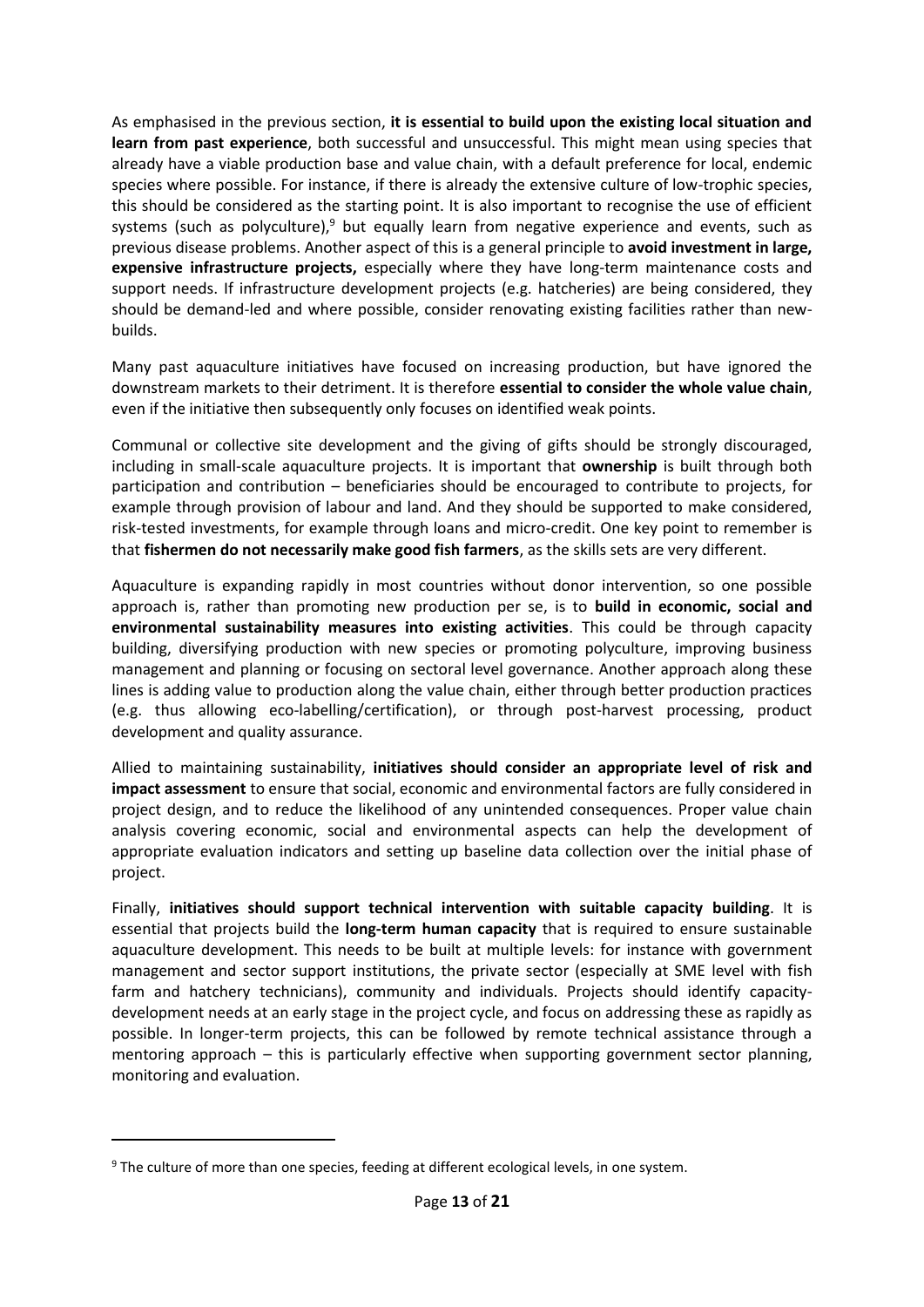Sufficient capacity needs to be established by the time of project completion, both at the vocational level and the academic level, so that local stakeholders are self-sufficient in aquaculture governance, education and research, and extension. In addition to in-country project activities, a core of young university graduates should be selected for post-graduate education, not necessarily just in Europe but also in regional universities that have links with European universities. Upon their return, these graduates should be encouraged to take up positions in education, training and extension at local universities, central and local government departments managing aquaculture, as well as with the private sector.

It is important to build ownership and where possible, transfer project implementation activities to the private sector. Both the public and private sectors have particular roles and responsibilities to play in developing sustainable aquaculture. These are summarised in the table below.

| <b>Public sector responsibilities</b>                                                                                                                                                                                                                                                                                                                                                                                                                                                                          | <b>Private sector responsibilities</b>                                                                                                                                                                                                                                                                                                                                                                                                                                                                            |  |
|----------------------------------------------------------------------------------------------------------------------------------------------------------------------------------------------------------------------------------------------------------------------------------------------------------------------------------------------------------------------------------------------------------------------------------------------------------------------------------------------------------------|-------------------------------------------------------------------------------------------------------------------------------------------------------------------------------------------------------------------------------------------------------------------------------------------------------------------------------------------------------------------------------------------------------------------------------------------------------------------------------------------------------------------|--|
| Aquaculture policy framework<br>Legal and management frameworks<br>(tenure rights, licensing, permitting and<br>sector regulation)<br>Taxation, market (de)regulation and<br>control<br>Human capacity development<br>Biosecurity strategies and controls<br>Strategic environmental assessment and<br>framework for reviewing EIAs<br>'Horizon-scanning' research<br>Climate change adaptation strategies<br>Facilitating public – private partnerships<br>where appropriate<br>Support to the private sector | Sustainable development practices<br>Input supply and delivery<br>Development of private extension services<br>Producer groups<br>Applied research<br>On-farm biosecurity<br>Developing technical and financial modes<br>for diversification<br>Robust environmental impact assessment<br>$\bullet$<br>of own activities<br>Ensuring corporate environmental and<br>social responsibility for both employees<br>and customers<br>Identifying opportunities for public -<br>private partnerships where appropriate |  |
|                                                                                                                                                                                                                                                                                                                                                                                                                                                                                                                | Cooperation with the public sector                                                                                                                                                                                                                                                                                                                                                                                                                                                                                |  |

#### **Table 5: Summary of public and private sector responsibilities**

### **7.2 POTENTIAL APPROACHES**

This short section examines how aquaculture initiatives might be structured in terms of approach and size. Aquaculture components are notably often part of broader programmes on rural development or food and nutrition security. Nevertheless, ambitious specific aquaculture programmes have been adopted recently in Myanmar (DEVCO/GIZ MYSAP programme<sup>10</sup>) and Cambodia (DEVCO/AFD CAPFISH1 programme $^{11}$ ).

Generally, in order to gain sufficient traction and impact, **longer-term initiatives of up to five years are favoured**. This allows any precursor activities to be carried out (e.g. establishing or updating sectoral planning frameworks), the phasing and incremental development of technical activities, as well as capacity building and other support processes. It also allows a robust exit strategy to be developed, including a transfer of physical and intellectual ownership as direct donor support comes to an end.

<sup>10</sup> https://eeas.europa.eu/sites/eeas/files/annual-action-programme-2015-myanmar-annex-1\_en.pdf

<sup>11</sup> https://ec.europa.eu/europeaid/sites/devco/files/aap-financing-cambodia-annex1-c\_2016\_8246\_en.pdf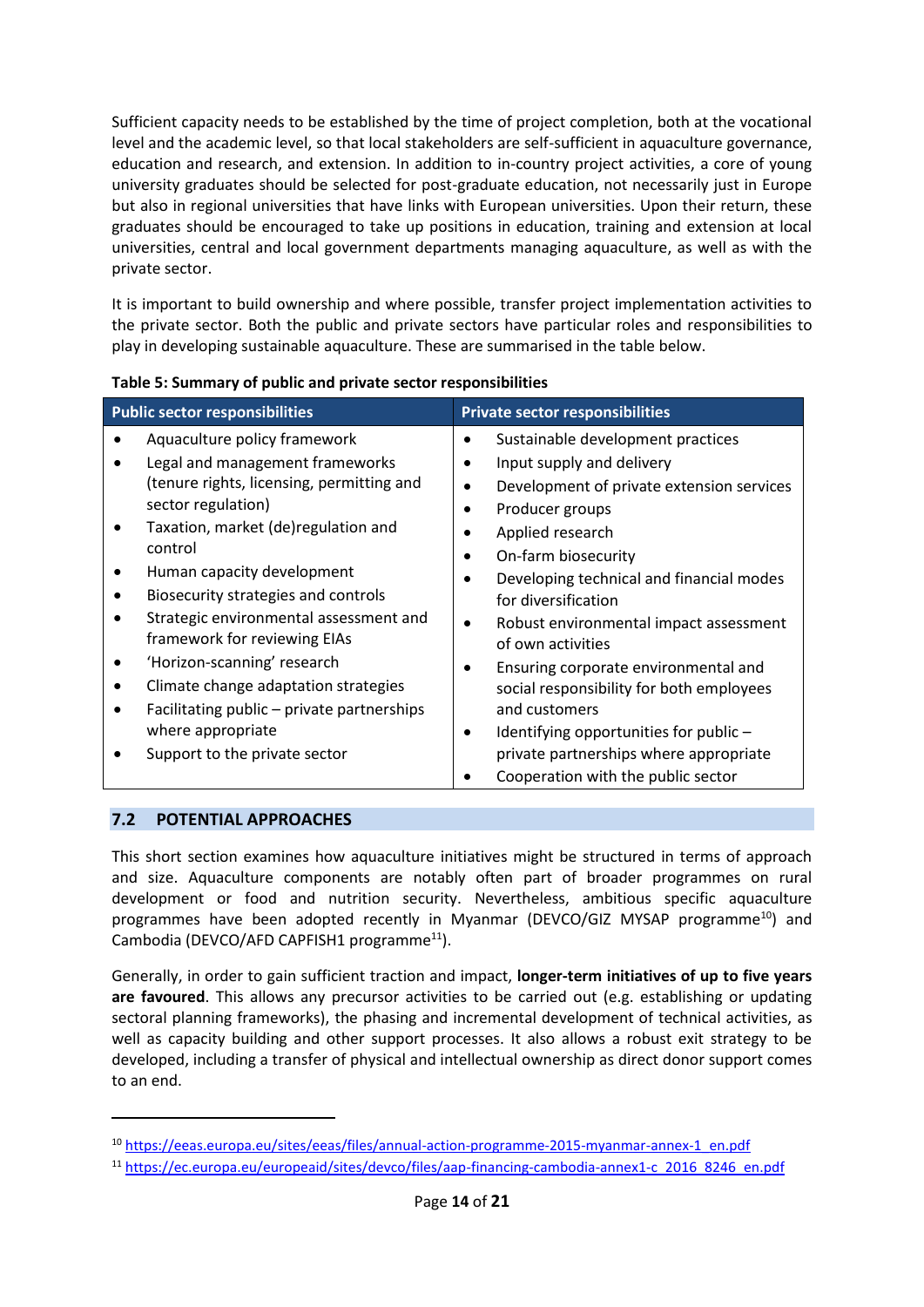That said, **shorter, more focused strategic interventions might be justified in certain circumstances, for instance** addressing critical weaknesses or issues identified during project concept development and design. The use of pilot projects or activities may also be considered, but where possible should be embedded in a longer-term process, such as being a discrete component of a research programme.

Continuing this theme, project design should determine whether a **research component** is appropriate. For short-term projects this might simply be assisting the private sector to work with government and academia to identify and prioritise researchable constraints to aquaculture development and assemble these in a suitable research programme. Longer-term projects might consider a more dedicated research component addressing some of these priorities, such as advancing the domestication of indigenous species, adapting production systems to these strains and environmental conditions and promoting best practices that will mainstream sustainability into the aquaculture sector.

As discussed earlier, **a value-chain approach is always favoured,** ensuring that aquaculture activities are considered as part of a wider network of interdependent businesses. It is also worth considering the value chain in terms of the EU trade context and the market drivers involved.

It is presumed that **most initiatives will be national or sub-national in terms of geographical scope**. If projects are sub-national (e.g. focusing on a certain community area or physical unit), it is often still important to ensure context and institutional support at the wider national level. **In some cases, a regional approach might be considered**, often to address trans-boundary issues (e.g. biosecurity, spatial planning), but also to encourage exchange of good practices, stimulate research and contribute to capacity building. This will normally be embedded in a larger, long-term project so that the critical mass might achieve a real impact.

#### **7.3 PARTNERSHIPS AND COORDINATION**

Considering the technicality of aquaculture projects, it seems essential to work with **experienced implementing partners** – these might be development agencies having expertise in this particular field (e.g. AFD and GIZ), research institutes in Europe/the world (e.g. WorldFish), FAO or specialised NGOs (e.g. APDRA). Partnership with development banks can be contemplated to work with the private sector through small grants, loans or public-private partnerships. Within the European Commission, different Directorate-Generals are working on aquaculture issues and might be associated to the development of new projects (i.e. DG MARE, SANTE and RTD).

Partnerships with the EU private sector, academia and research institutions could also be considered, especially with projects that involve the intensification of production, and the introduction of novel techniques and species. The **European Aquaculture Technology and Innovation Platform (EATiP)** can facilitate access to a wide range of EU service providers, and has a specific Working Group tasked with promoting international cooperation activities on aquaculture.

Beyond formal partnerships, good coordination and liaison is also important. This will include alignment in priority goals and approaches for rural development and food security, as well as steps to avoid duplication and the development of complementary activities. There is an informal coordination network in the fields of fisheries and aquaculture which meets annually – the **European Fisheries Development Advisers Network**. The European Commission, AFD and GIZ are members of this network. Informal cooperation can also exist at initiative level, for instance between project proponents, beneficiaries and other stakeholders, both in the project location and further down the value chain. Cooperation will often benefit from being cross-sectoral, such as with Ministries of Finance, Environment and Planning.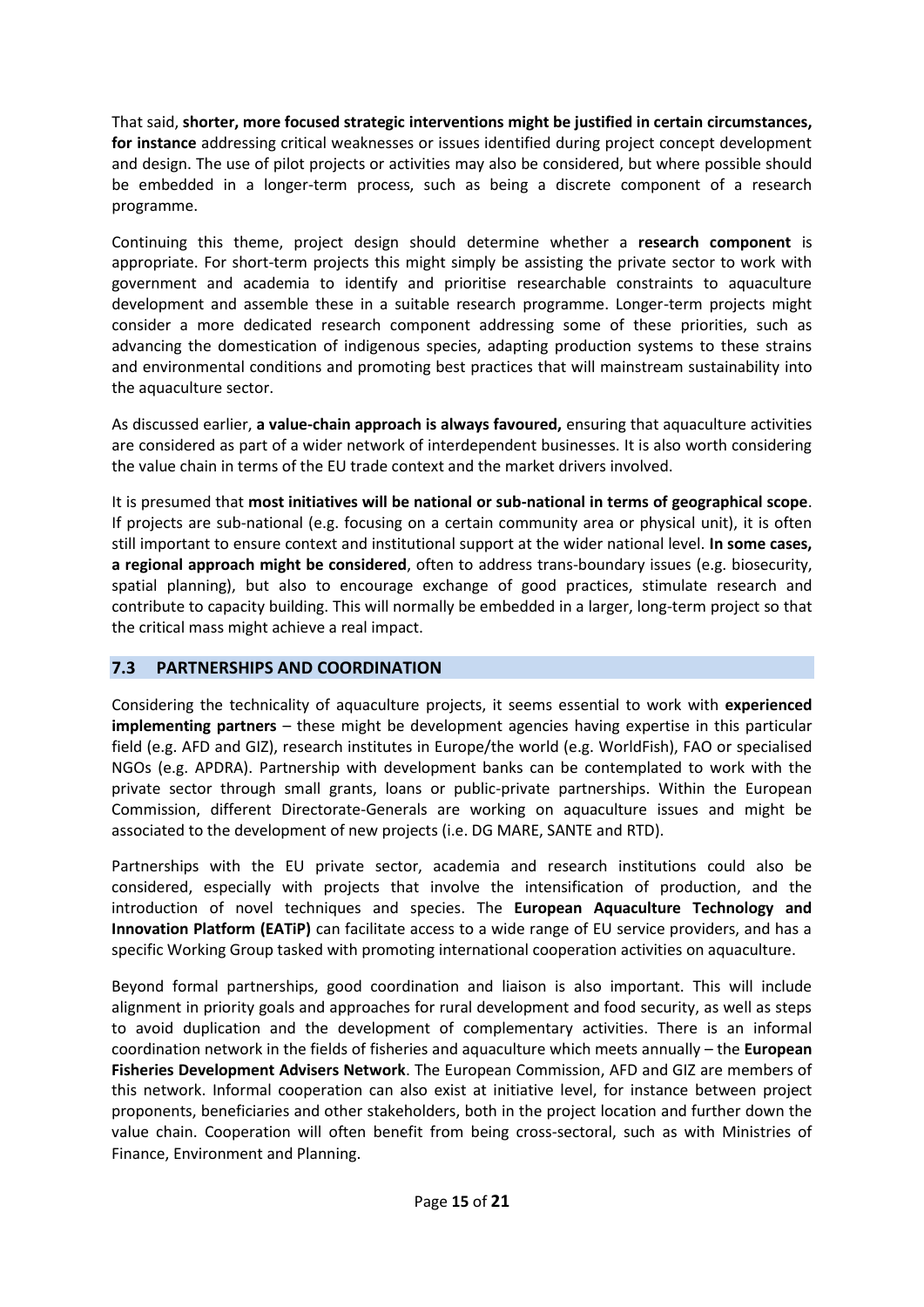As a final note, this sharing of experience shows that there is a wide range of approaches to aquaculture development. It is very apparent that there is no single solution, and that initiatives need to be designed to suit existing circumstances and needs. As always, careful preparation and wide-ranging consultation are key steps to a successful intervention and a long-lasting impact.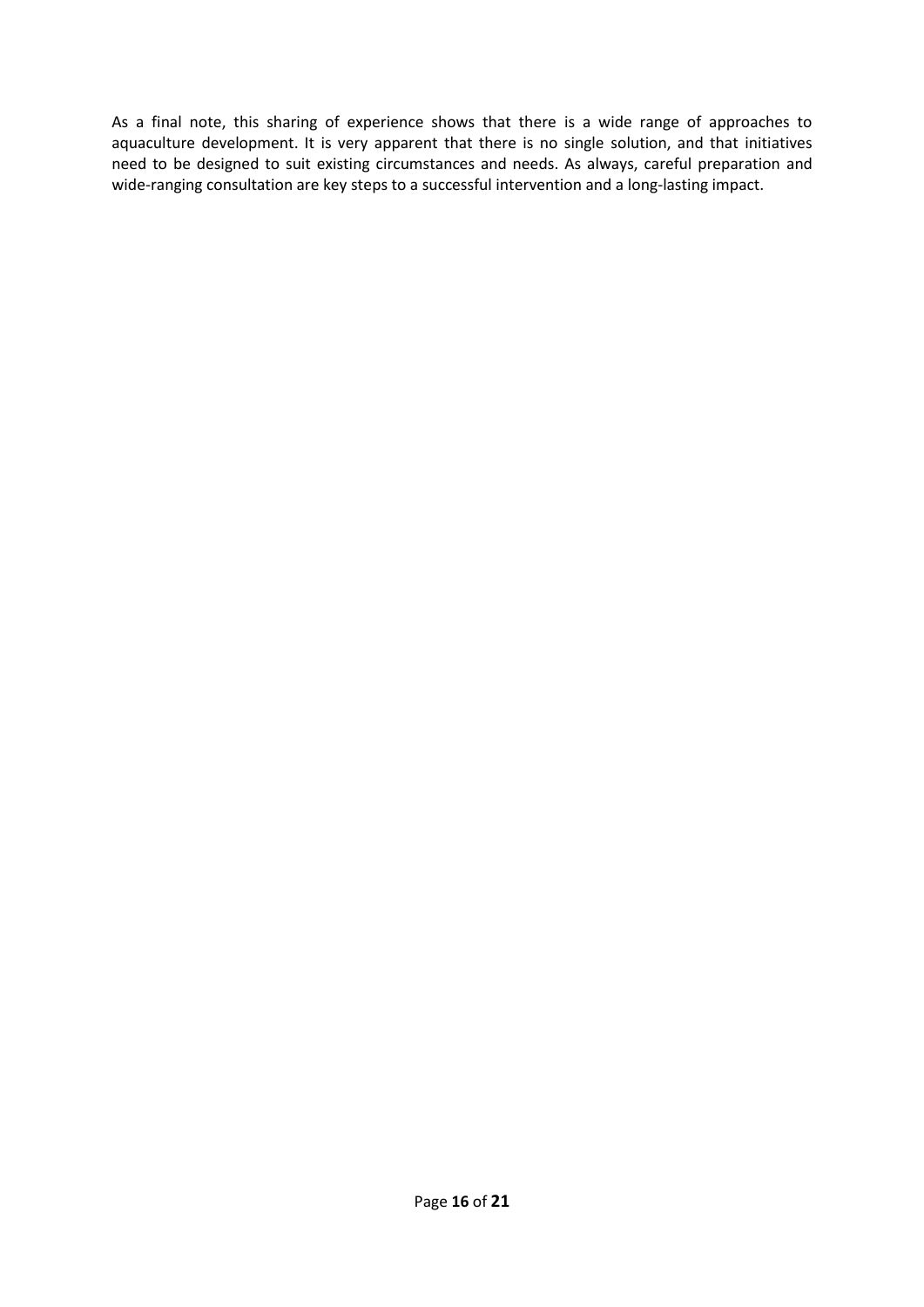## **APPENDIX A: BIBLIOGRAPHY AND FURTHER READING**

#### **1. DOCUMENTS REFERRED TO IN THE MAIN TEXT**

- **Béné, C., R. Arthur, H. Norbury, E. H. Allison, M. Beveridge, S. Bush, L. Campling, W. Leschen, D. Little, D. Squires, S. H. Thilsted, M. Troell and M. Williams (2015)** Contribution of Fisheries and Aquaculture to Food Security and Poverty Reduction: Assessing the Current Evidence. *World Development, 79,* 177–96.
- **Bondad-Reantaso, M. G., J. R. Arthur, R. P. Subasinghe (eds) (2008)** *Understanding and Applying Risk Analysis in Aquaculture.* FAO Fisheries and Aquaculture Technical Paper. No. 519. Rome, FAO. 304p.
- **Davis, J. (2011)** *Aquaculture Development Strategy for Botswana.* ACP Fish II Coordination Unit Service Contract n° CU/PE1/MZ/10/004.
- **De Silva, S. S. and F. B. Davy (2009)** *Success Stories in Asian Aquaculture*. Springer Science+Business Media B.V.
- **Edwards, P. (2013)** Review of small-scale aquaculture: definitions, characterization, numbers. In M. G. Bondad-Reantaso and R. P. Subasinghe (eds) *Enhancing the Contribution of Small-Scale Aquaculture to Food Security, Poverty Alleviation and Socio-Economic Development*, pp. 37–61. FAO Fisheries and Aquaculture Proceedings No. 31. Rome, FAO. 255 pp.
- **European Commission (2013)** Strategic Guidelines for the Sustainable Development of EU Aquaculture. COM(2013) 229 final. Brussels, 29.4.2013. 12 pages. https://ec.europa.eu/fisheries/sites/fisheries/files/docs/body/com\_2013\_229\_en.pdf
- **FAO/Worldfish (2006)** Guiding Principles for Promoting Aquaculture in Africa: Benchmarks for Sustainable Development, ISSN 1047–2452.
- **FAO (2010)** Aquaculture development. 4. Ecosystem approach to aquaculture. *FAO Technical Guidelines for Responsible Fisheries. No. 5, Suppl. 4*. Rome, FAO. 53p.
- **FAO (2015)** Report of the Eighth Session of the Sub-Committee on Aquaculture. Brasilia, Brazil, 5–9 October. FAO Fisheries and Aquaculture Report. No. 1131. Rome, FAO. http://www.fao.org/3/ai5191t.pdf
- **FAO (2016)** The State of World Fisheries and Aquaculture 2016. Contributing to Food Security and Nutrition For All. Rome, FAO. 200 pp. http://www.fao.org/3/a-i5555e.pdf
- **Fiedler, J. L., K. Lividini, E. Drummond and S. H. Thilsted (2015)** Strengthening the contribution of aquaculture to food and nutrition security: The potential of a vitamin A-rich, small fish in Bangladesh. *Aquaculture, 452,* pp. 291–303.
- **Finegold, C. (2009)** The importance of fisheries and aquaculture to development. In P. Wramner, M. Cullberg, H. Ackefors (eds) *Fisheries, Sustainability and Development*. Stockholm, The Royal Swedish Academy of Agriculture and Forestry, pp. 353–64.
- **Huss, H. H, L. Ababouch and L. Gram (2003)** *Assessment and Management of Seafood Safety and Quality*. FAO Fisheries Technical Paper. No. 444. Rome, FAO. 230p.
- **OECD (2016)** *Better Policies for Sustainable Development 2016 – A New Framework for Policy Coherence*. OECD, 14 July.
- **Oswald, M. and O. Mikolasek (2016)** Le secteur piscicole en Afrique subsaharienne: des outils de financement adaptés aux enjeux? *Techniques Financières et Développement 2016/3 (n° 124)*, pp. 81–95.
- **Toufique, K. A. and R. Gregory (2008)** Common waters and private lands: Distributional impacts of floodplain aquaculture in Bangladesh. *Food Policy, 33*, 587–94.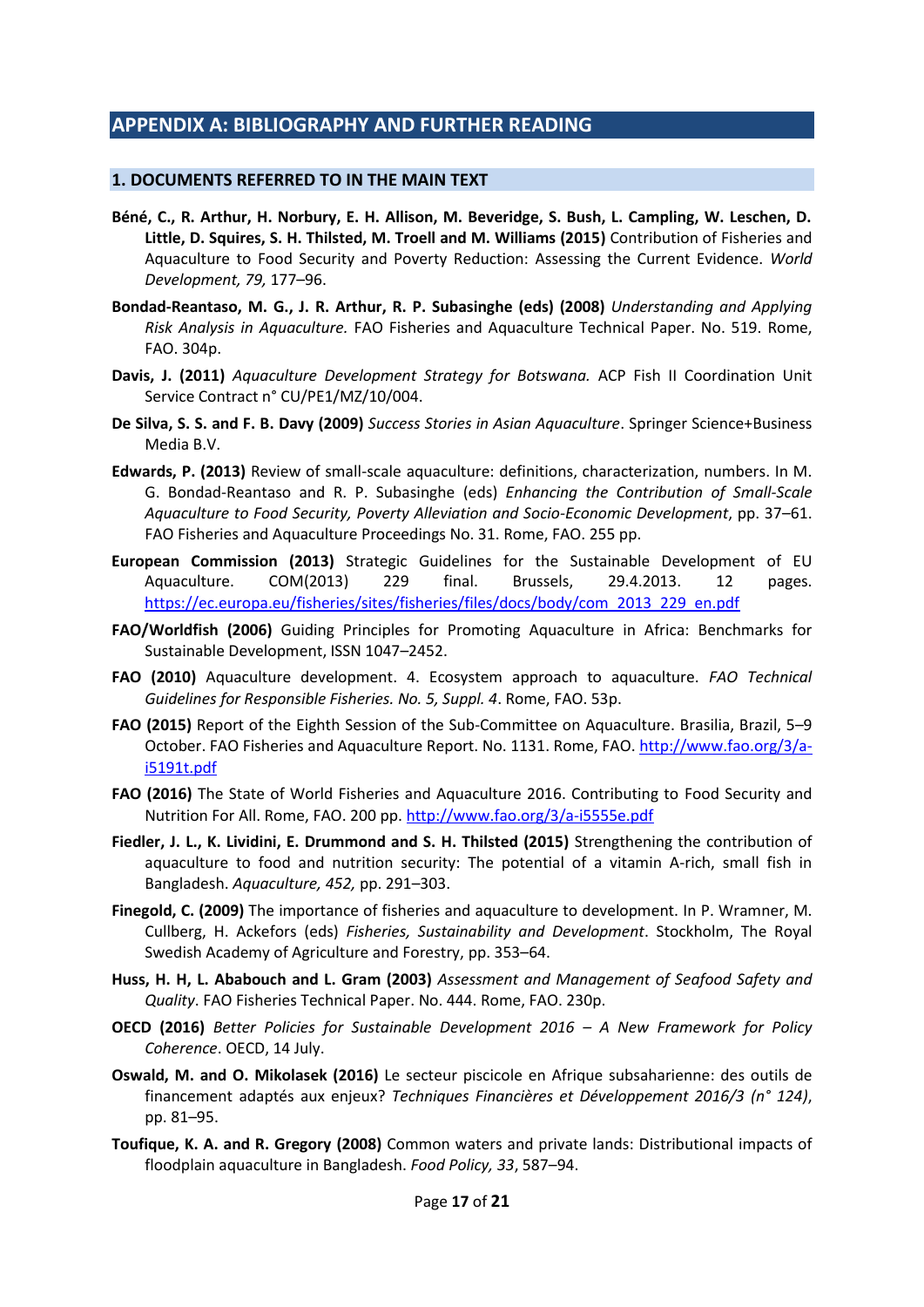- **Umesh, N.R., C. V. Mohan, M. J. Phillips, B. V. Bhat, G. Ravi Babu, A. B. Chandra Mohan and P. A. Padiyar (2008)** Risk analysis in aquaculture – experiences from small-scale shrimp farmers of India. In M. G. Bondad-Reantaso, J. R. Arthur and R. P. Subasinghe (eds) *Understanding and Applying Risk Analysis in Aquaculture*. FAO Fisheries and Aquaculture Technical Paper. No. 519. Rome, FAO. pp. 247–64.
- **University of Stirling and IFFO (2016)** Project to model the use of fisheries by-products in the production of marine ingredients, with special reference to the Omega 3 Fatty Acids EPA and DHA. Institute of Aquaculture, University of Stirling and IFFO, The Marine Ingredients Organisation, July.

http://www.iffo.net/system/files/Report%20IoA%20IFFO%20project%20Final\_0.pdf

**WorldFish Centre (2010)** Barriers to Aquaculture Development as a Pathway to Poverty Alleviation and Food Security. Presentation by M. Beveridge, M. Phillips, P. Dugan and R. Brummett to the OECD Workshop, Paris, 12–16 April 2010.

## **2. USEFUL WEBSITE LINKS**

| <b>General</b>  | FAO: http://www.fao.org/fishery/aquaculture/en                                                                                                                              |
|-----------------|-----------------------------------------------------------------------------------------------------------------------------------------------------------------------------|
|                 | WorldFish Centre: http://www.worldfishcenter.org/content/sustainable-<br>aquaculture                                                                                        |
|                 | World Aquaculture Society: https://www.was.org/                                                                                                                             |
|                 | An Ecosystem Approach to Sustainable Aquaculture (ECASA):<br>http://www.ecasa.org.uk/                                                                                       |
| <b>Europe</b>   | EU Aquaculture Online: https://ec.europa.eu/fisheries/cfp/aquaculture en<br><b>European Aquaculture Technology and Innovation Platform (EATiP):</b><br>http://www.eatip.eu/ |
|                 | European Aquaculture Society (EAS): http://www.aquaeas.eu/                                                                                                                  |
|                 | Federation of European Aquaculture Producers (FEAP): http://www.feap.info/                                                                                                  |
| <b>Asia</b>     | Asia Aquaculture Network: http://www.asianaquaculturenetwork.com/home.php                                                                                                   |
|                 | Network of Aquaculture Centres in the Asia-Pacific (NACA): http://www.enaca.org/                                                                                            |
| <b>Africa</b>   | Interafrican Bureau for Animal Resources: (AU-IBAR): http://www.au-ibar.org/fish                                                                                            |
|                 | Sustainable Aquaculture Research Network for Sub-Saharan Africa (SARNISSA):<br>http://www.sarnissa.org                                                                      |
|                 | APDRA: http://www.apdra.org/                                                                                                                                                |
| <b>Americas</b> | Aquaculture North America: http://aquaculturenorthamerica.com/                                                                                                              |
|                 | Ecuador Centro Nacional de Acuicultura e Investigaciones Marinas (CENAIM)<br>http://www.cenaim.espol.edu.ec/                                                                |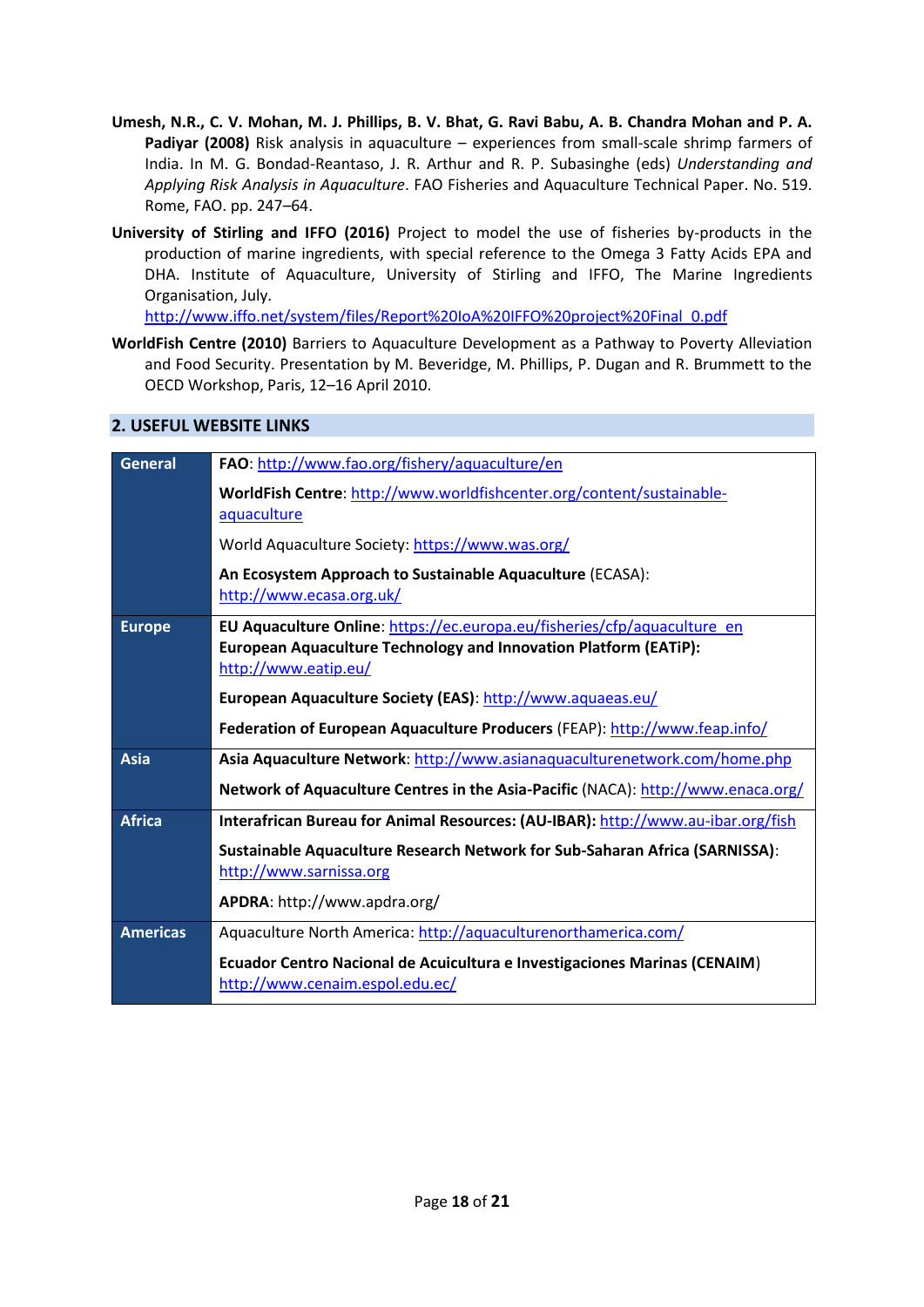## **APPENDIX B: GLOSSARY OF TERMS**

**Alien species:** (non-native, non-indigenous, foreign, exotic, introduced, biological pollutants) are a species that has been transported by human activity, intentional or accidental, into a region where it does not naturally occur.

**Aquaculture:** the farming of aquatic organisms in inland and coastal areas, involving intervention in the rearing process to enhance production and the individual or corporate ownership of the stock being cultivated.

**Best environmental practice:** the application of the most appropriate combination of environmental control measures and strategies.

**Carrying capacity:** the potential maximum production a species or population can maintain in relation to available food resources within an area.

**Chemotherapeutants:** compounds used by the finfish industry to treat or prevent various diseases. **Codes of Conduct:** describe guidance for aquaculture operations in broad terms.

**Codes of practice:** voluntary codes designed to standardised and improve the management of aquaculture.

**Ecosystem approach:** an approach that recognises the complexity of ecosystems and the interconnections among component parts.

**Eutrophication:** natural or artificial nutrient enrichment in a body of water, associated with extensive plankton blooms and subsequent reduction of dissolved oxygen.

**Extensive systems:** production system characterised by (a) a low degree of control (e.g. of environment, nutrition, predators, competitors, disease agents); (b) low initial costs, low-level technology, and low production efficiency (yielding no more than 500 kg/ha/year); (c) high dependence on local climate and water quality; use of natural waterbodies (e.g. lagoons, bays, embayments) and of natural often unspecified food organisms.

**Finfish:** fish with fins, that is teleosts, elasmobranches, holocephalids, agnathids and cephalochordates.

**Food conversion ratio (FCR):** ratio between the dry weight of feed fed and the weight of yield gain. Measure of the efficiency of conversion of feed to fish (e.g. FCR = 2.8 means that 2.8 kg of feed is needed to produce one kilogram of fish live weight).

**Intensive systems:** system of culture characterised by (a) a production of up to 200 tonnes/ha/year; (b) a high degree of control; (c) high initial costs, high-level technology, and high production efficiency; (d) tendency towards increased independence of local climate and water quality; (e) use of man-made culture systems.

**Invasive species:** means an alien species which becomes established in natural or semi-natural ecosystems or habitat, is an agent of change, and threatens native biological diversity.

**Polyculture:** the rearing of two or more non-competitive species in the same culture unit.

**Precautionary principle:** the principle that all responsible parties should act prudently to avoid the possibility of irreversible environmental damage in situations where the scientific evidence is inconclusive but the potential damage could be significant.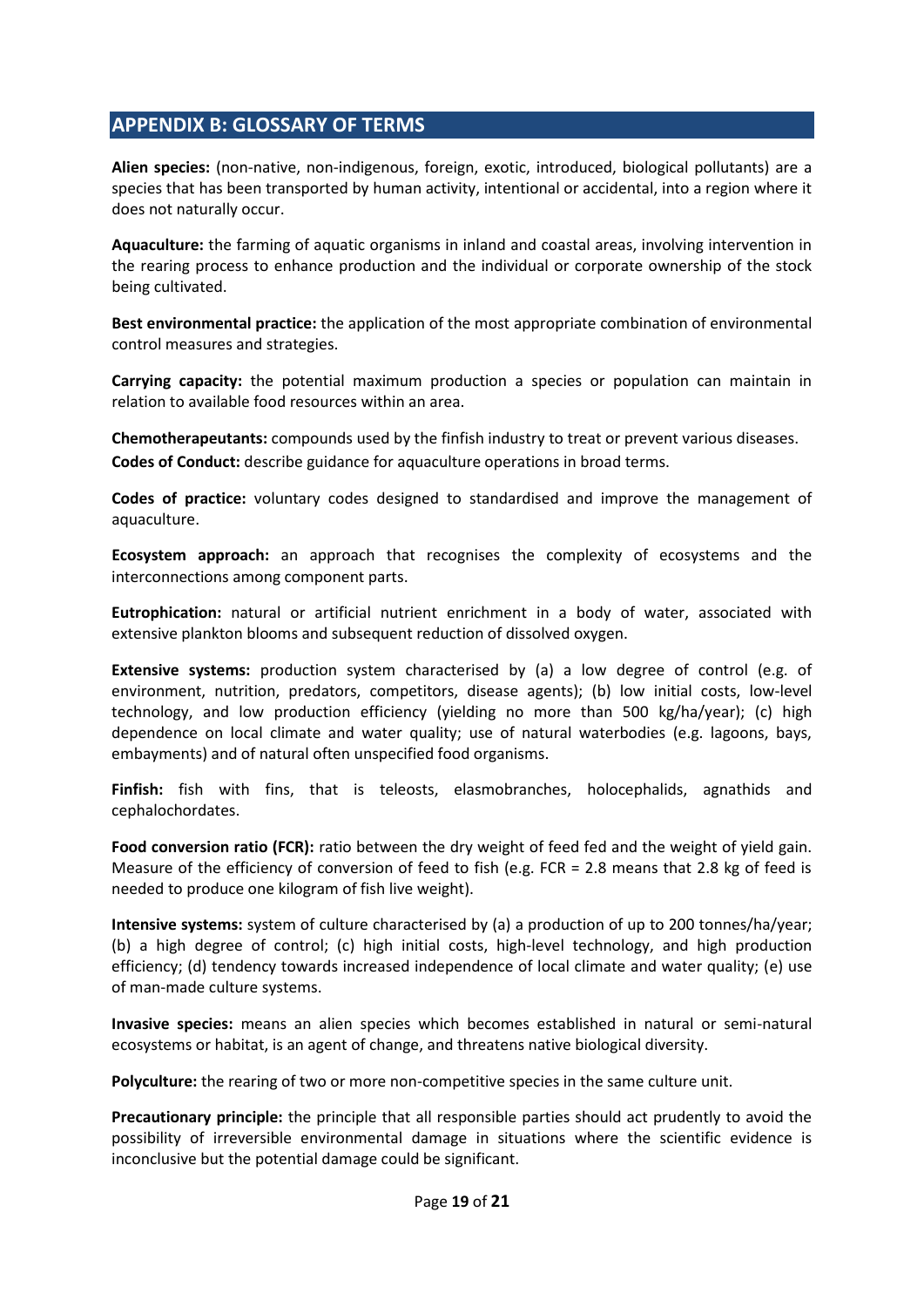**Semi-intensive system:** systems of culture characterised by a production of 2 to 20 tonnes/ha/year, which are dependent largely on natural food, which is augmented by fertilisation or complemented by use of supplementary feed, stocking with hatchery-reared fry, regular use of fertilisers, some water exchange or aeration, often pumped or gravity supplied water and, normally in improved ponds, some enclosures or simple cage systems.

**Sustainable development:** development that meets the needs of the present without compromising the ability of future generations to meet their own needs.